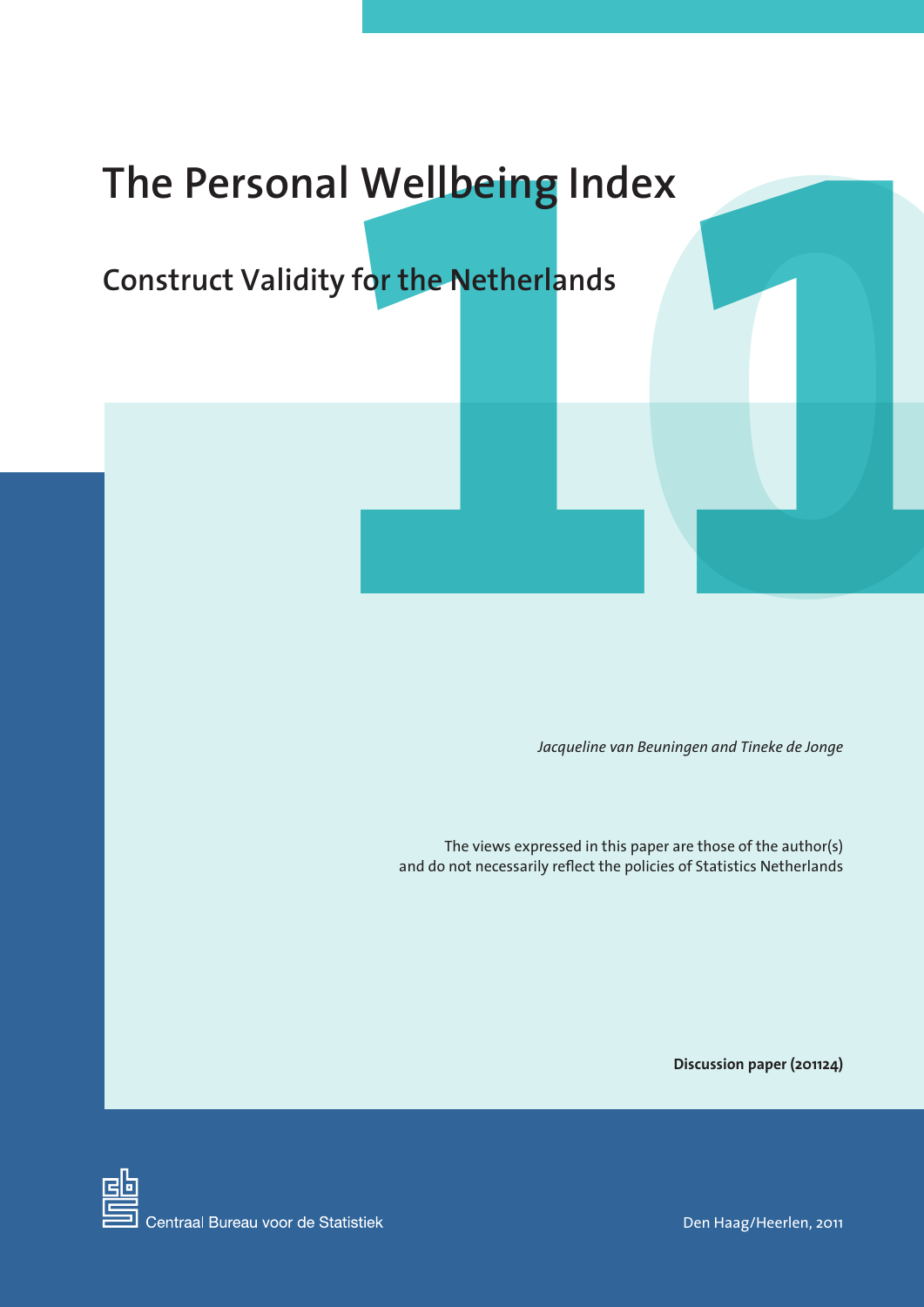### **Verklaring van tekens**

- **.** = gegevens ontbreken
- **\*** = voorlopig cijfer
- **\*\*** = nader voorlopig cijfer
- **x** = geheim
- **–** = nihil
- **–** = (indien voorkomend tussen twee getallen) tot en met
- **0 (0,0)** = het getal is kleiner dan de helft van de gekozen eenheid

| niets (blank) | = een cijfer kan op logische gronden niet voorkomen                              |
|---------------|----------------------------------------------------------------------------------|
| 2010-2011     | $= 2010$ tot en met $2011$                                                       |
| 2010/2011     | $=$ het gemiddelde over de jaren 2010 tot en met 2011                            |
| 2010/'11      | $=$ oogstjaar, boekjaar, schooljaar enz., beginnend in 2010 en eindigend in 2011 |
| $2008/09-$    |                                                                                  |
| 2010/11       | = oogstjaar, boekjaar enz., 2008/'09 tot en met 2010/'11                         |
|               |                                                                                  |

In geval van afronding kan het voorkomen dat het weergegeven totaal niet overeenstemt met de som van de getallen.

### **Colofon**

### **Uitgever**

Centraal Bureau voor de Statistiek Henri Faasdreef 312 2492 JP Den Haag

### **Prepress**

Centraal Bureau voor de Statistiek Grafimedia

**Omslag** Teldesign, Rotterdam

### **Inlichtingen**

Tel. (088) 570 70 70 Fax (070) 337 59 94 Via contactformulier: www.cbs.nl/infoservice

### **Bestellingen** E-mail: verkoop@cbs.nl Fax (045) 570 62 68

**Internet** www.cbs.nl

ISSN: 1572-0314

© Centraal Bureau voor de Statistiek, Den Haag/Heerlen, 2011. Verveelvoudiging is toegestaan, mits het CBS als bron wordt vermeld.

60083201124 X-10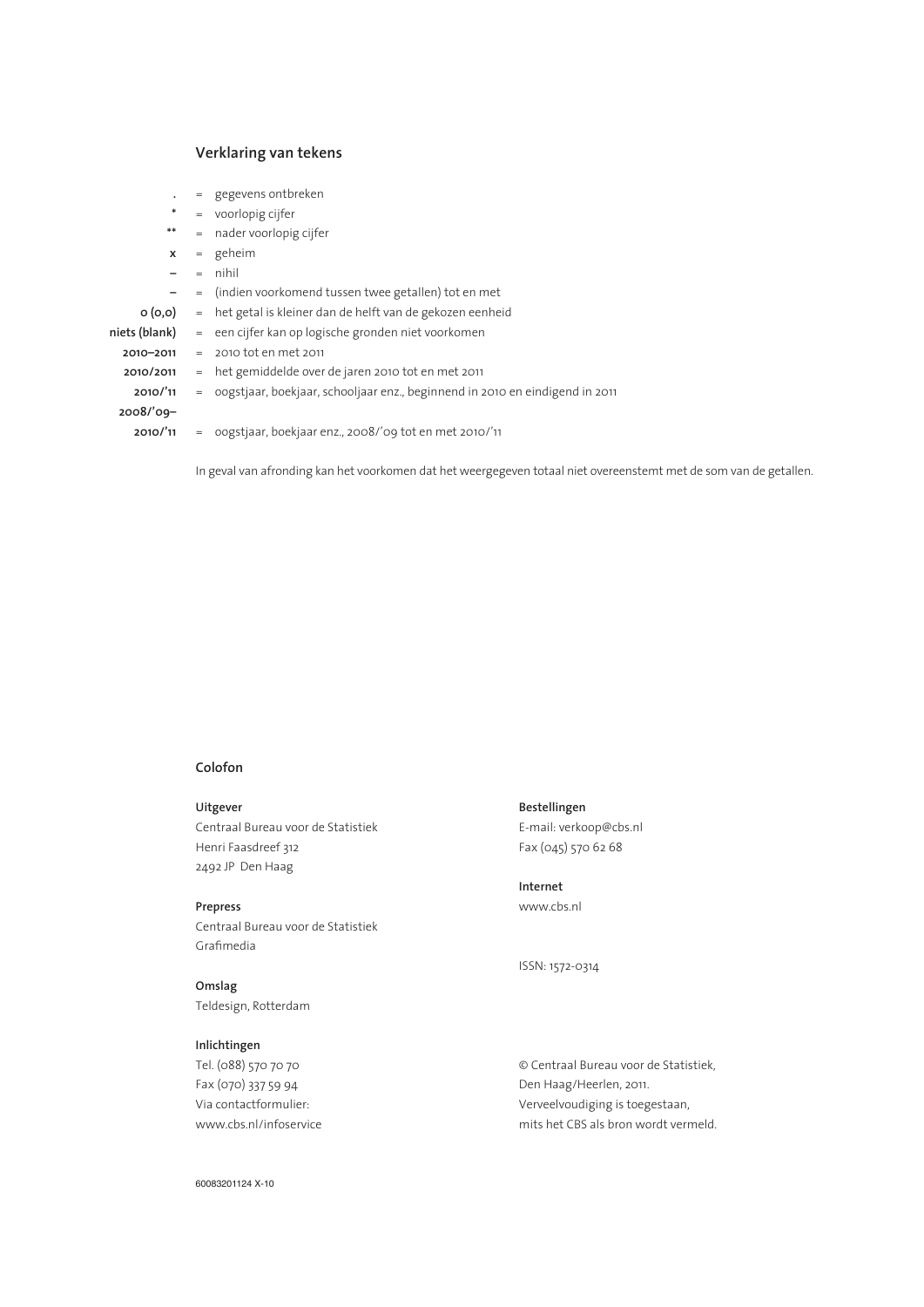# **Personal Wellbeing Index Construct Validity for The Netherlands**

# **Summary**

This report describes the results of the analyses of the Personal Wellbeing Index (PWI) for the Netherlands. We show that the original scale has sufficient construct validity. Six of the eight distinguished life domains contribute significantly to the explained variance of the overall quality of life. Further, PWI indicators are related to other items and alternative dependent variables as expected from theory. Lastly, the eight life domains can be aggregated into one PWI scale with high construct validity. We conclude that the PWI can be used as a quality of life measure instead of a single life satisfaction indicator in order to reveal the multi-dimensionality of quality of life.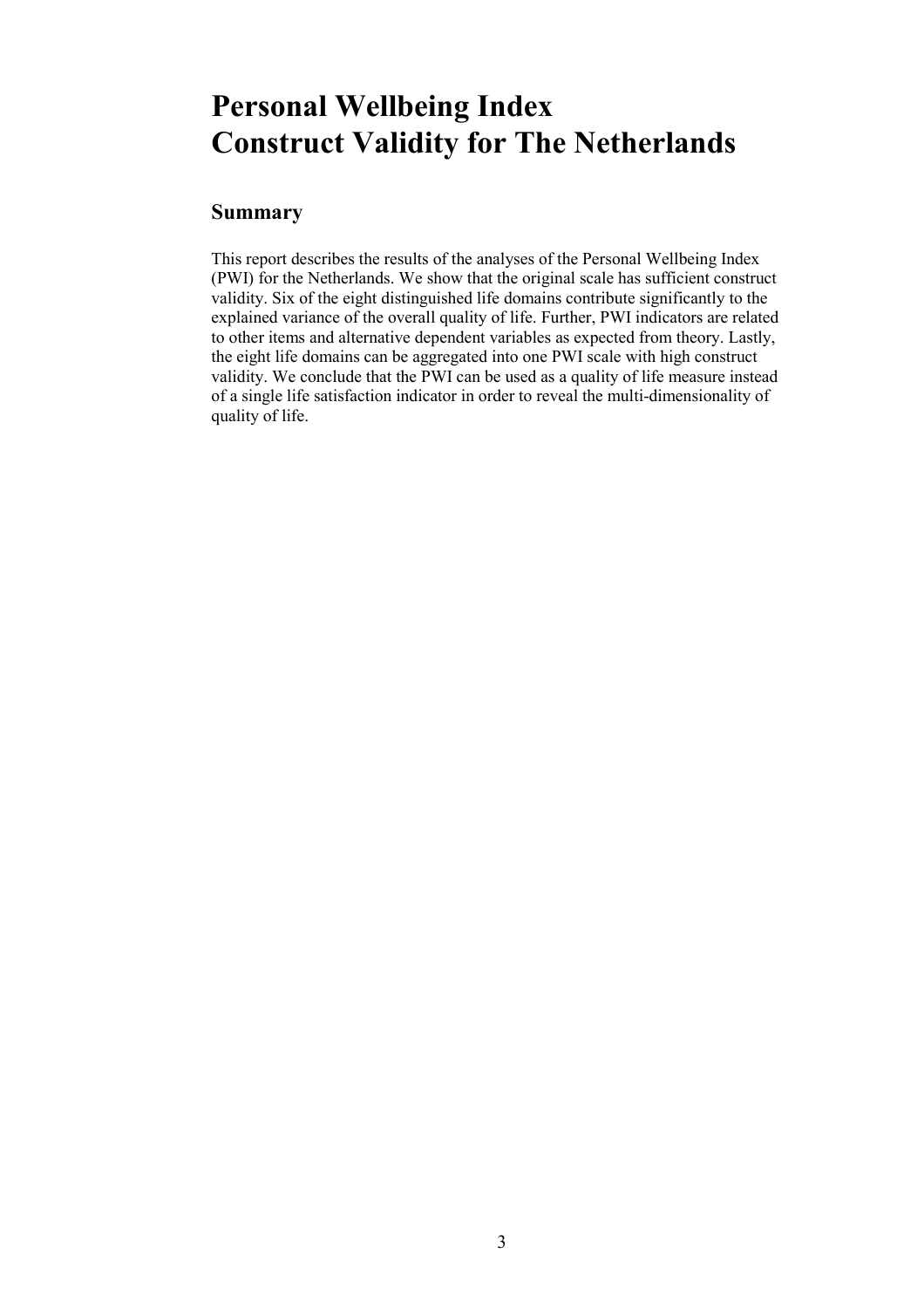# **Contents**

| 1 Introduction                                             | 5  |
|------------------------------------------------------------|----|
| 1.1 Background                                             | 5  |
| 1.2 The Personal Wellbeing Index                           | 6  |
| 1.3 Objective and structure of the report                  | 8  |
| 2 Method                                                   | 9  |
| 2.1 Data Collection                                        | 9  |
| 2.2 The PWI measurement construct                          | 9  |
| 2.3 Analyses                                               | 10 |
| <b>3 Results</b>                                           | 12 |
| 3.1 Testing data assumptions                               | 12 |
| 3.2 Regression analyses                                    | 13 |
| 3.3 Nomological validity                                   | 15 |
| 3.4 Factor analysis                                        | 16 |
| 3.5 PWI scores                                             | 17 |
| <b>4 Reflection and conclusions</b>                        | 19 |
| <b>References</b>                                          | 20 |
| Appendix A A new framework for Dutch key social indicators | 22 |
| <b>Appendix B Translating the PWI into Dutch</b>           | 24 |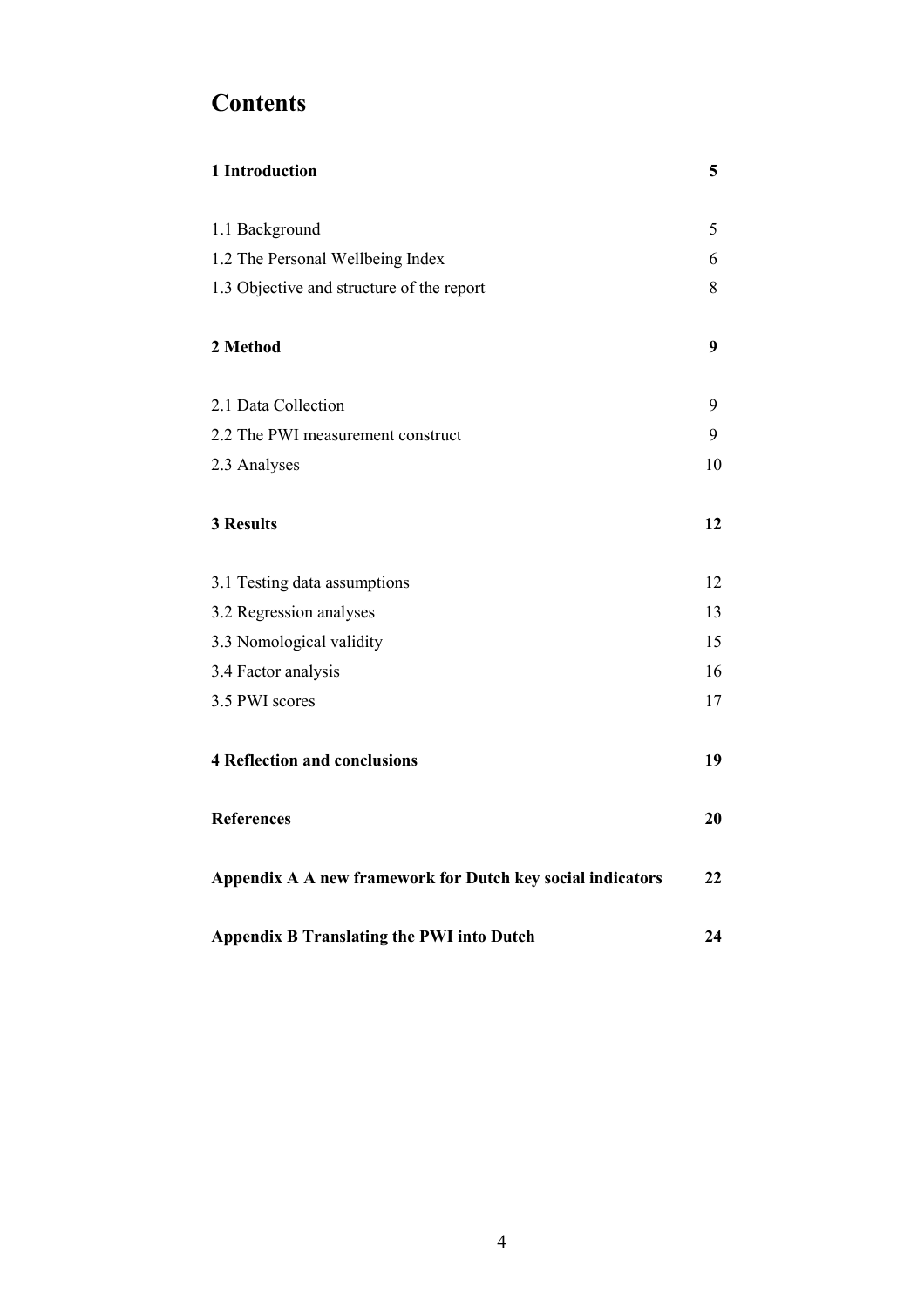# **1 Introduction**

*Given the multidimensionality of satisfaction with life, the question arose whether it would be possible to measure satisfaction with respect to various life domains using a composite index that could compete with our existing general question on satisfaction with life. Therefore, the construct validity of the multidimensional Personal Wellbeing Index (PWI) for the Netherlands has been analysed.* 

# **1.1 Background**

Statistics Netherlands developed its first Life Situation Survey in 1974. The survey covered several life domains. Besides an objective indication for each domain, respondents were asked for their perceptions with respect to each domain. In addition, the survey contained the more general subjective question "How satisfied are you with your life?". The Life Situation Survey evolved into the Continuous Life Situation Survey that started in 1997. Although in the course of time several modules disappeared from this survey and several questions have been incorporated in other social surveys addressing a specific aspect of the life situation, the general question on life satisfaction is still included and remains unchanged over time.

In the past few years the measurement of subjective wellbeing has spurred research interests at Statistics Netherlands, not in the least due to the "Beyond GDP" discussion and the recommendations in the report of the Stiglitz-commisssion (Stiglitz, Sen, and Fitoussi 2009). Based on the recommendations in this report on the dimensions of quality of life (QoL), Statistics Netherlands restructured the framework on the key indicators of the life situation in the Netherlands to reflect the following dimensions:

- Material living standards;
- Economic risks;
- Education and profession;
- Health;
- Institutional participation and trust;
- Social cohesion and relations;
- Physical safety;
- Natural environment and living environment.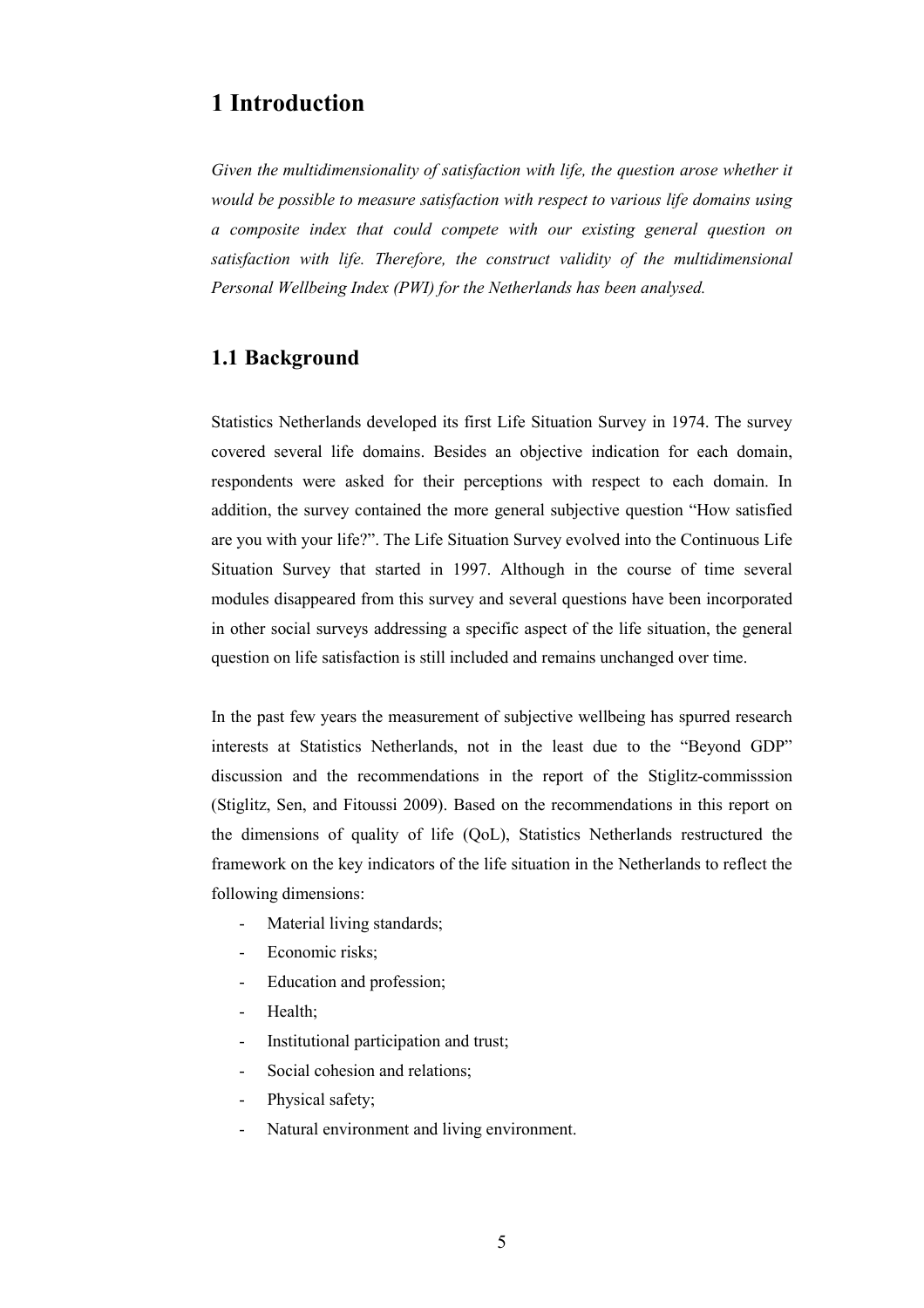An explanation for why these dimensions do not fully coincide with those in the Stiglitz-report can be found in appendix A.

# **1.2 The Personal Wellbeing Index**

Given the eight dimensions for quality of life in our new framework, the question arose whether it would be possible to measure satisfaction with each of these dimensions by a composite index that could compete with our existing general question on satisfaction with life.

As far as we know, the Personal Wellbeing Index (PWI) developed by the International Wellbeing Group (IWbG) is currently the only multi-dimensional scale measuring satisfaction with life (IWbG 2006). The PWI covers a basic set of eight quality of life domains:

- standard of living;
- personal health;
- achieving in life;
- personal relationships;
- personal safety;
- community connectedness;
- future security;
- spirituality/religion.

These eight domains represent the first-level deconstruction of satisfaction with "life as a whole". The International Wellbeing Group (IWbG 2006) indicates that there is no current theory to motivate the choice of life domains, but suggests that two further criteria be employed to narrow the focus of the search to domains most likely to result in a scale with the simplest conceptual construction:

- (a) Each domain name must describe a broad aspect of life which is amenable to both objective and subjective measurement. This is based on the fundamental principle that QoL exists as separate objective and subjective dimensions. While the PWI is concerned only with the subjective dimension, this criterion allows for the possibility that a parallel objective scale could be constructed. This criterion also excludes affective adjectives (e.g., Happiness).
- (b) Each domain must describe an unequivocal indicator variable, as opposed to a causal variable of QoL. An indicator variable may be defined as one that can never act alone as a mediator. An example of an indicator variable is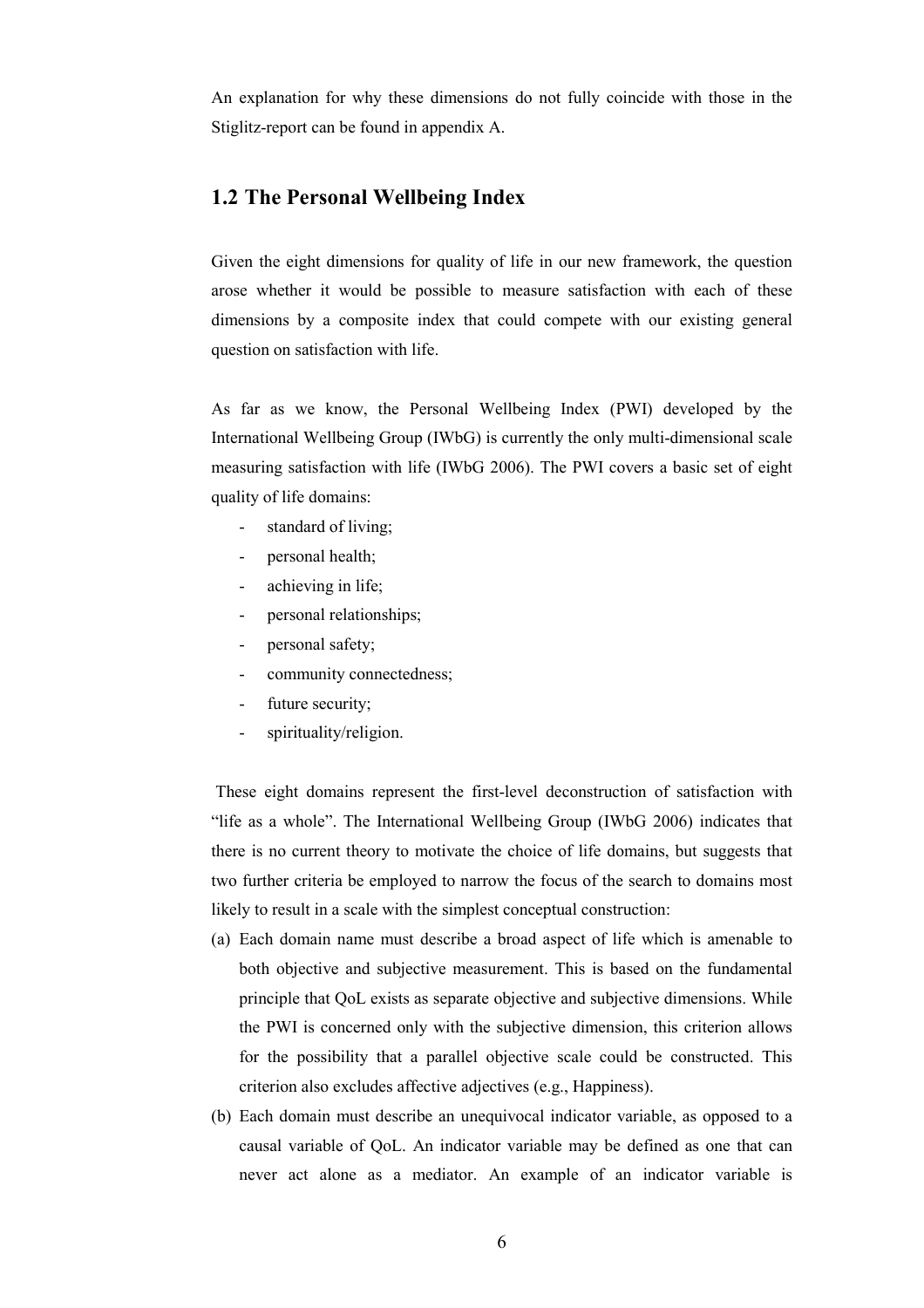'Satisfaction with your health' and an example of a causal variable is 'Satisfaction with your control over your life'. Since the perception of control can mediate the influence of physical disability on health satisfaction, control is not an unequivocal indicator variable.

The PWI scale contains eight items of satisfaction, each one corresponding to one of the quality of life domains mentioned above. Each item represents a domain of life satisfaction that explains some unique variance in the 'life as a whole' question, while also sharing most of its variance with the other domains. This shared variance is called Homeostatically Protected Mood (Cummins 2009) Essentially, therefore, each item represents its own domain (e.g., health) through a small amount of unique variance with sufficient power for the domains to respond differentially when subjective wellbeing homeostasis (attached) is challenged. Thus, the PWI can be used as a scale comprising closely-related items that form a single factor measuring subjective wellbeing, or the individual domains can be examined to provide a diagnostic profile of wellbeing across the domains.

The items in the PWI are all intentionally semi-abstract. For example, people are not asked how satisfied they are with the relationship they have with their partner. While this is an interesting question in its own right, it is very specific, such that the satisfaction response will be driven by specific cognitions and emotions determined by the target. However, the PWI domains are designed to measure broad life aspects, as described above.

It has been shown that countries can be compared on the PWI (Lau, Cummins, and McPherson 2005). This implies that people from different cultures interpret the translated scale in a similar way. The predecessor of the PWI, the Comprehensive Quality of Life Scale (ComQol), was developed by selecting relevant domains from the literature followed by empirical validation (Cummins 1997; Gullone and Cummins 1999). This is used as a benchmark to validate the PWI. The ComQol is a more extensive scale than the PWI and includes objective measures as well as importance ratings in addition to seven subjective domains that resemble the PWI. Internal consistency, test-retest reliability, and correlations with other relevant variables have been examined.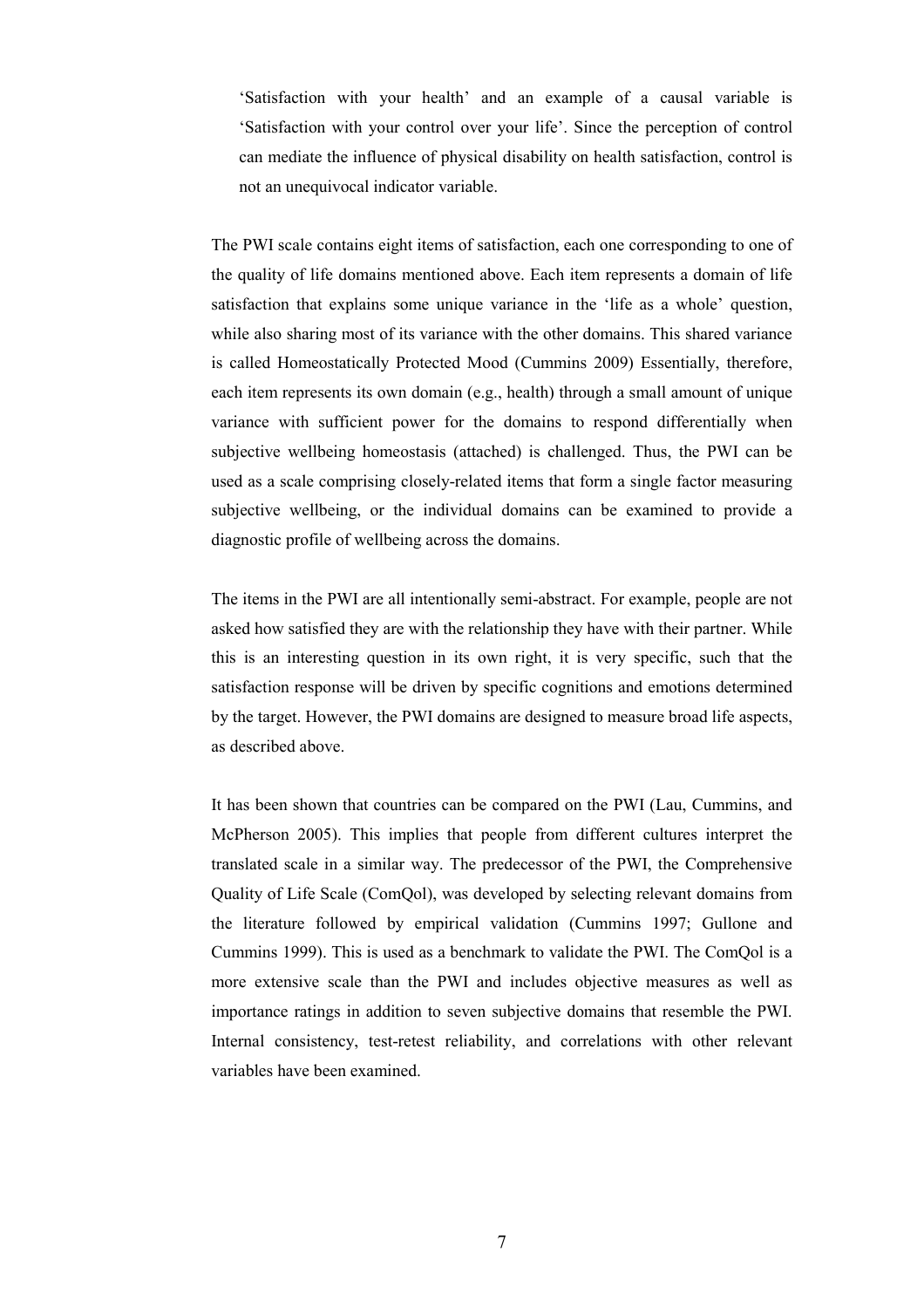# **1.3 Objective and structure of the report**

The dimensions distinguished by the PWI differ slightly from the dimensions in our own framework. Only three dimensions fully correspond between the frameworks. These are the PWI domains standard of living, personal health and physical safety. The PWI domains personal relationships and community connectedness relate to the dimension social cohesion and relations in our framework. One could argue that the PWI domain achieving in life is comparable to the dimension education and profession in our framework. The PWI domain future security is interpreted more broadly than the dimension economic risks that we identify. The PWI domain spirituality/religion does not correspond to any of the dimensions in our framework. Despite this mismatch we decided to measure the original PWI to examine the construct validity for the Netherlands. This is mainly to test whether the conceptual basis of the PWI is valid, i.e., whether it is possible to have a set of semi-abstract items that each represent a domain of life satisfaction and explain unique variance in the 'life as a whole' question, while sharing most of its variance with the other domains. If this holds, it follows that the concept could possibly be applicable to another set of life domains as well. The challenge would be to come up with appropriate semi-abstract items for the domains that represent our framework.

### *Objective*

The objective of the study described in this report was to analyse the construct validity of the PWI in the Netherlands. It is important to show empirically whether the eight indicators can be combined into one index, because this is empirical proof of an overall underlying quality of life concept. In addition to this we investigated whether PWI indicators affect variables which have been identified in theory as outcomes of wellbeing.

### *Structure*

First, a description of how the data were collected, the PWI measures, and the analytical steps taken to study the PWI are given in chapter 2. Next, the results of the analyses are described in chapter 3. Lastly, chapter 4 is dedicated to a reflection on the applicability of the PWI concept for Statistics Netherlands and ends with the conclusions.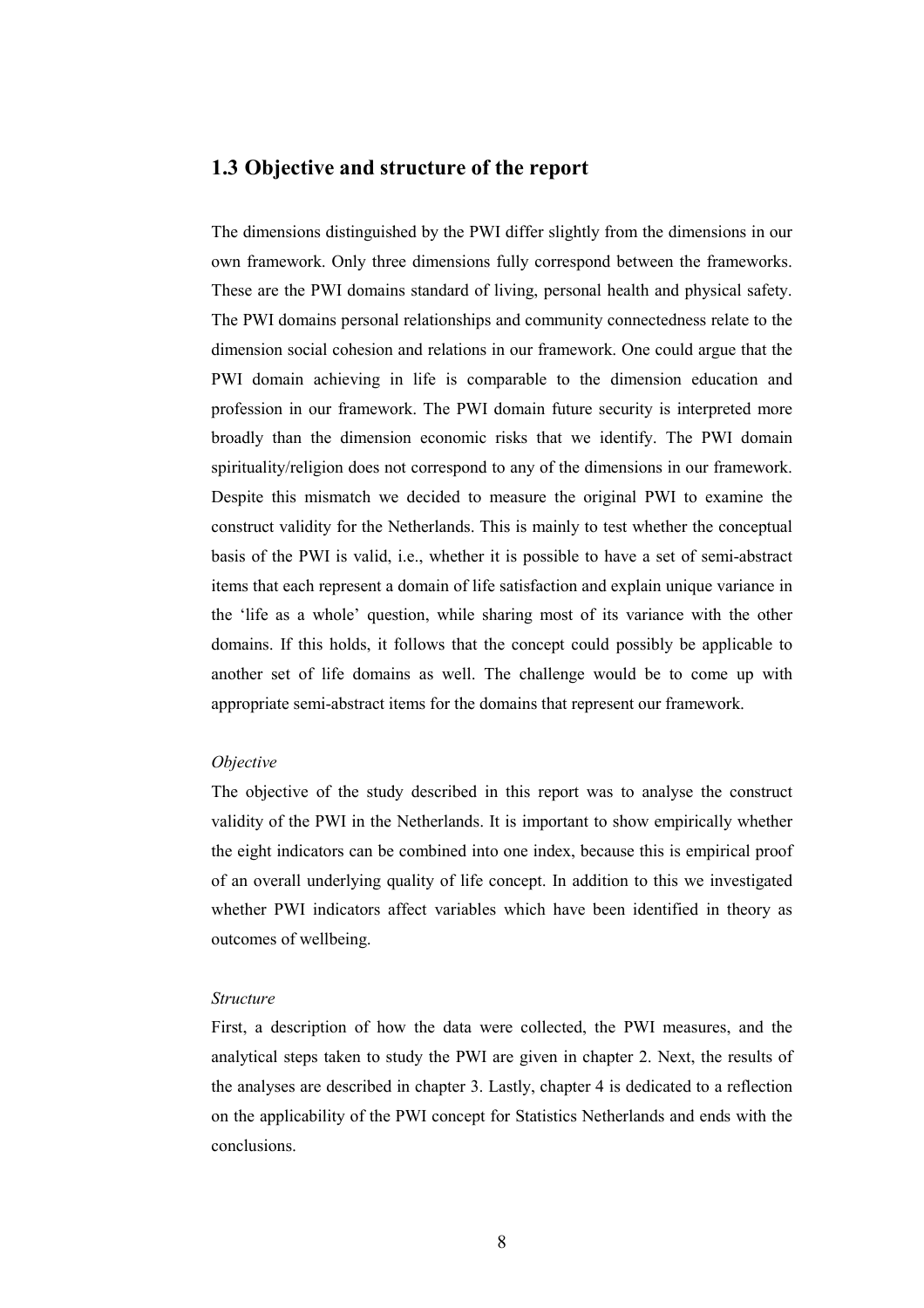# **2 Method**

*The PWI was translated into Dutch using a back-translation procedure and included in the 2010 Survey on Perceptions. The results were analysed in several analytical steps to test the construct validity of the PWI for The Netherlands.* 

# **2.1 Data collection**

The PWI was included in the 2010 Survey on Perceptions ('Onderzoek Belevingen') by Statistics Netherlands. The Dutch version of the PWI used in this survey was translated by Statistics Netherlands using a back-translation procedure (Wild et al. 2005). First, the PWI was translated into Dutch by a Dutch native speaker. Second, the Dutch translation was translated back into English by an English native speaker. Prof. Dr. R. Cummins of the Deakin University in Australia, who initiated the development of the PWI, was consulted during the process. Appendix B contains a description of the outcomes of this translation process.

The Survey on Perceptions employs a mixed-mode design, where respondents are approached for a CAWI response, followed by a re-approach in CATI and a second re-approach in CAPI ("HPE") (Janssen 2010; Cuppen, van der Laan, and van Nunspeet 2011). The sample consists of 3,402 citizens of 18 years and older. The majority responded using CAWI (61.4 percent). This is an advantage for the PWI because self-reports are recommended (IWbG 2006).

# **2.2 The PWI measurement construct**

The PWI is measured by asking respondents the following questions (in brackets are the domains these correspond with):

How satisfied are you with…?

- 1. your standard of living? [Standard of Living]
- 2. your health? [Personal Health]
- 3. what you are achieving in life? [Achieving in Life]
- 4. your personal relationships? [Personal Relationships]
- 5. how safe you feel? [Personal Safety]
- 6. feeling part of your community? [Community-Connectedness]
- 7. your future security? [Future Security]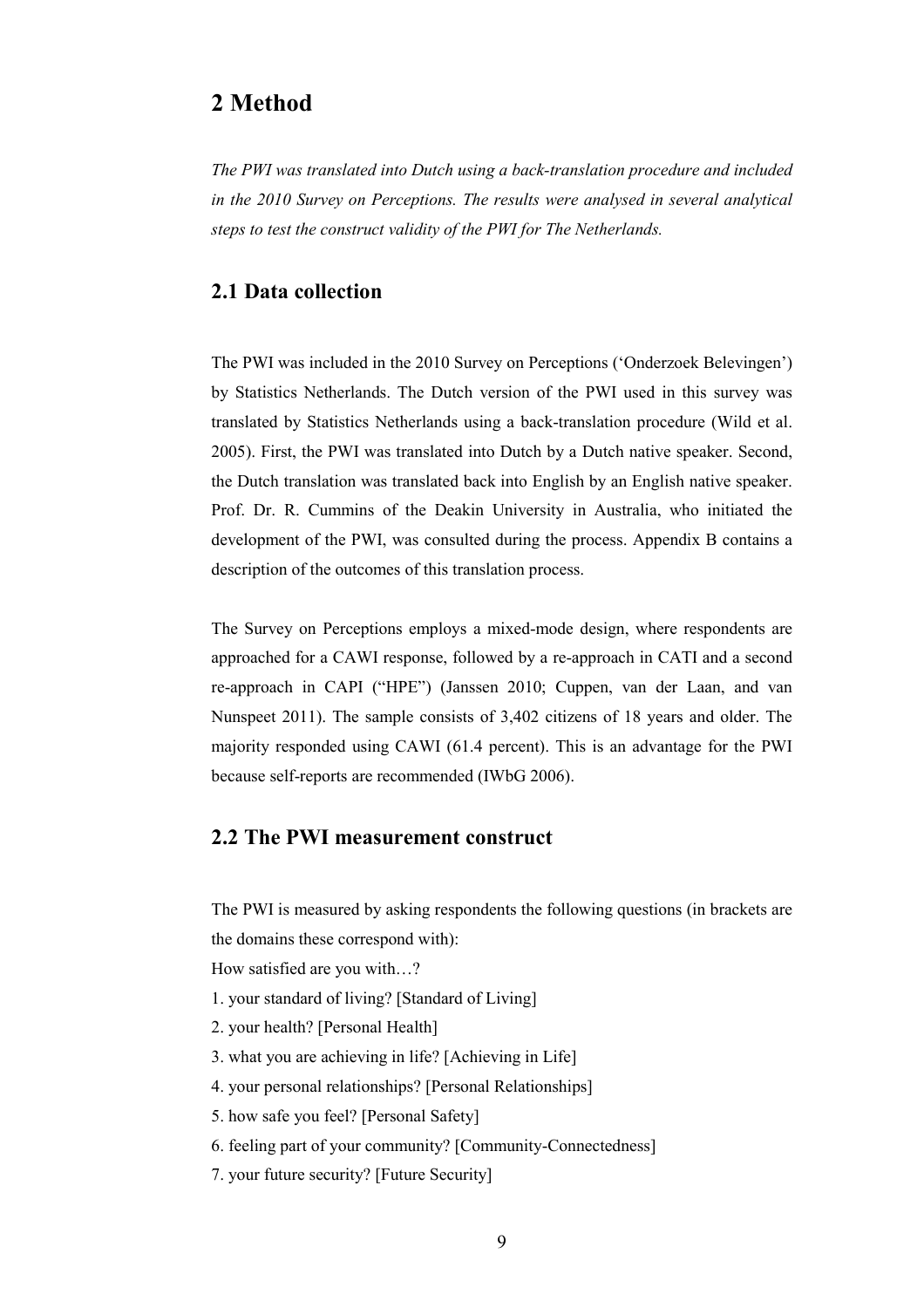### 8. your spirituality or religion? [Spirituality – Religion]

One additional indicator is included about the satisfaction with the overall quality of life, formulated as "How satisfied are you with your life as a whole?". This indicator is not part of the PWI, but is used to test construct validity (IWbG 2006). This indicator is used as dependent variable in OLS regression analyses to test the effect of the eight PWI indicators.

Thus, respondents are asked about their perceptions of their own life and its subdomains. The response scale for each question is an eleven-point scale ranging from "0" to "10", whereby "0" stands for "Completely dissatisfied" and "10" for "Completely satisfied". The midpoint of the scale coded "5" means "Neutral" or "Not dissatisfied, not satisfied". Following previous research, the scale was rescaled to scores from "0" to "100" for this paper to ease interpretation of the results. The psychometric qualities of the scale have been tested empirically in several countries (Cummins 1995).

Not all indicators necessarily contribute significantly to the index, however, in previous research all indicators are typically included because they are relevant in other countries. The eight domain indicators are summed and averaged. Missing values are excluded. Therefore, a respondent with one missing value has an average score based on seven indicators. If someone has four or more missing values, no PWI score is calculated in this study.

# **2.3 Analyses**

The following analytical steps were taken to study the PWI:

### *Step 1.*

The percentage of missing values, multivariate outliers, and response sets are analysed to check whether any respondents need to be excluded from further analysis.

### *Step 2.*

Various OLS regression analyses are conducted with PWI indicators as predictors. Stepwise regression is used to test whether each indicator contributes to the explained variance of the indicator on satisfaction with life as a whole. In addition,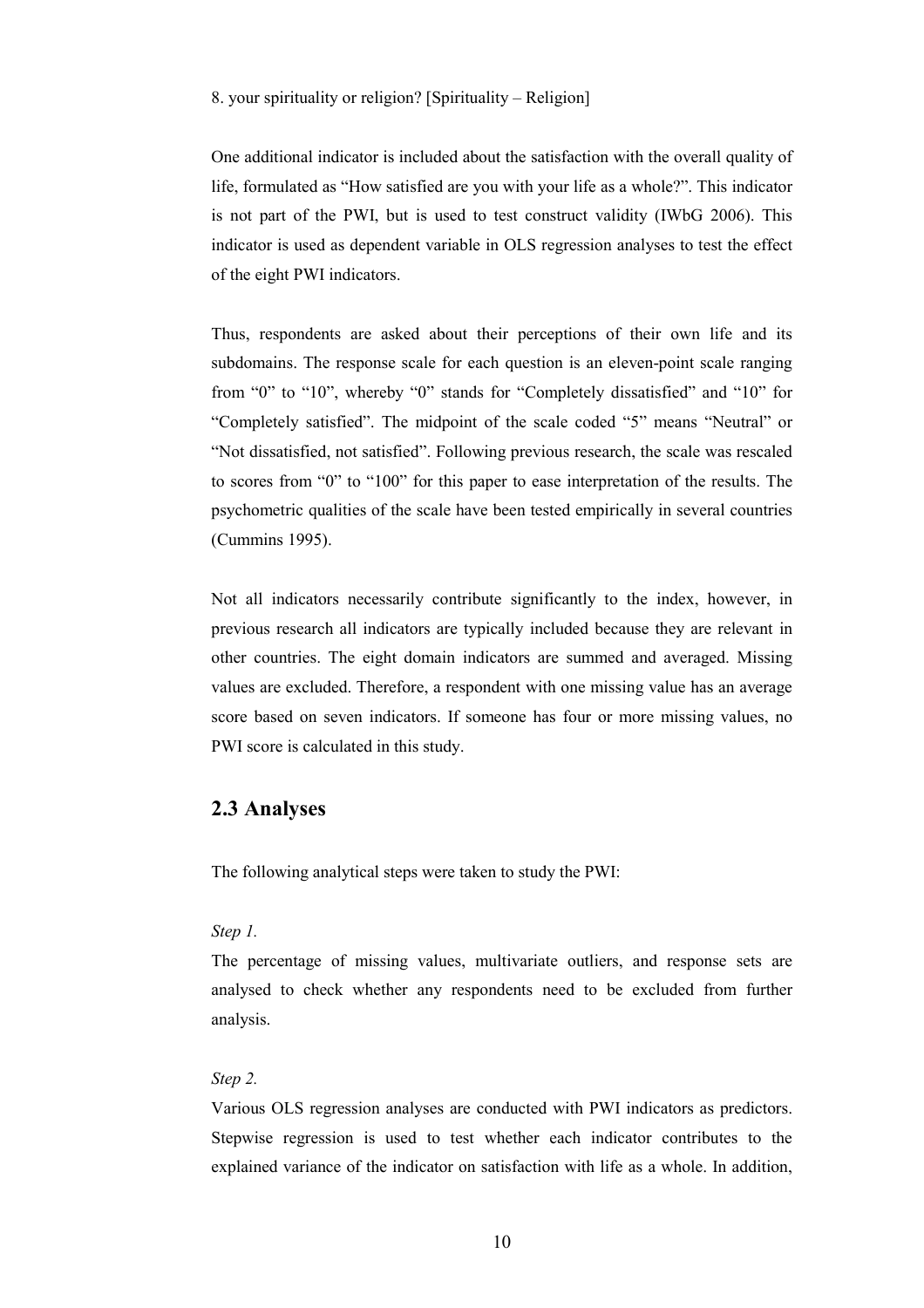effects on alternative dependent variables are examined. These analyses show whether the eight PWI domains correspond to the overall quality of life and other related constructs.

### *Step 3.*

Nomological validity is established by examining various alternative wellbeing measures and correlations of PWI domain indicators and items from other scales that relate to the same life domain.

### *Step 4.*

Principal Component analysis (PCA) is conducted to determine construct validity of the PWI. PCA determines the factors which can account for the total variance in a set of variables. Furthermore, relevant PWI indicators are summed and averaged into a PWI construct score for each respondent. Construct validity is also tested using reliability analysis and the Cronbach's alpha is reported. These analyses determine whether the eight domains of the PWI can be condensed into one overall PWI construct.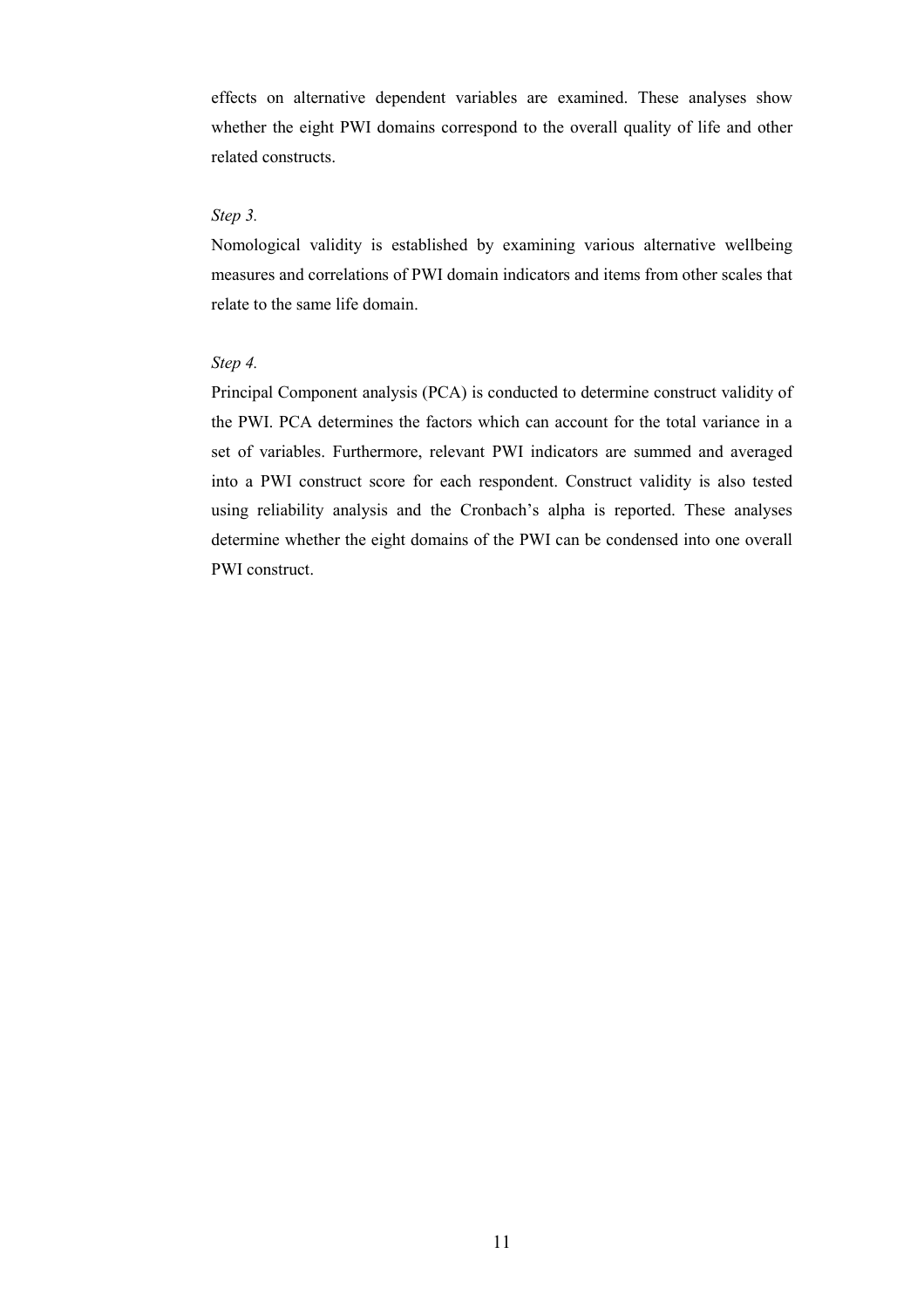# **3 Results**

*OLS regression was used to test whether each indicator significantly affects the satisfaction with one's overall quality of life. Furthermore, we tested how the PWI behaves with respect to related constructs. Lastly, the factor structure has been explored. Based on these analyses the conclusion is drawn that the PWI scale shows sufficient construct reliability. The PWI scores of various groups are reported.* 

## **3.1 Testing data assumptions**

Some respondents return response sets with extreme scores on each of the eight PWI indicators, i.e., respondents who score only "0" or "100" on the PWI scale. There are 21 respondents with either of these patterns (0.6 percent of the sample). This is comparable to the Austrian PWI analyses (Renn et al. 2009). Factor loadings do not change substantially after exclusion of these cases. Furthermore, there is no indication that this group has not given real answers. Four of the five respondents who scored only "0" on the PWI disagree with the statement that in most cases their life is almost ideal. Because there are no clear conceptual or empirical reasons to eliminate these cases, they are not excluded from the sample in line with previous research (Renn et al. 2009).

Most PWI indicators are negatively skewed as the range is -1.49 to -0.75, which is slightly outside the usual range of -1 to 1. This is typical for PWI data (Renn et al. 2009). Kurtosis is higher than the cut-off value 2 for all indicators except two, namely satisfaction with future security and with religion. The Shapiro-Wilk test shows deviations from normality for each of the eight indicators (minimum  $SW(2488) = 0.86$ ,  $p < 0.01$ ). Therefore, results of the regression analyses should be interpreted with caution. In order to be able to compare our results with previous studies we use the original indicators (Lau et al. 2005; Renn et al. 2009).

There are also multivariate outliers in the sample, which implies that some respondents have relatively different answer patterns on the PWI. This might imply individual cases who are very different from the remainder of the sample and thus bias the results. Alternatively, they could be meaningful subgroups in the sample; for example, a small group that is extremely unhappy. In any case it is important to examine the biasing effect on the results (Mardia 1975). The Mahalanobis distance check for multivariate outliers is only available for respondents who do not have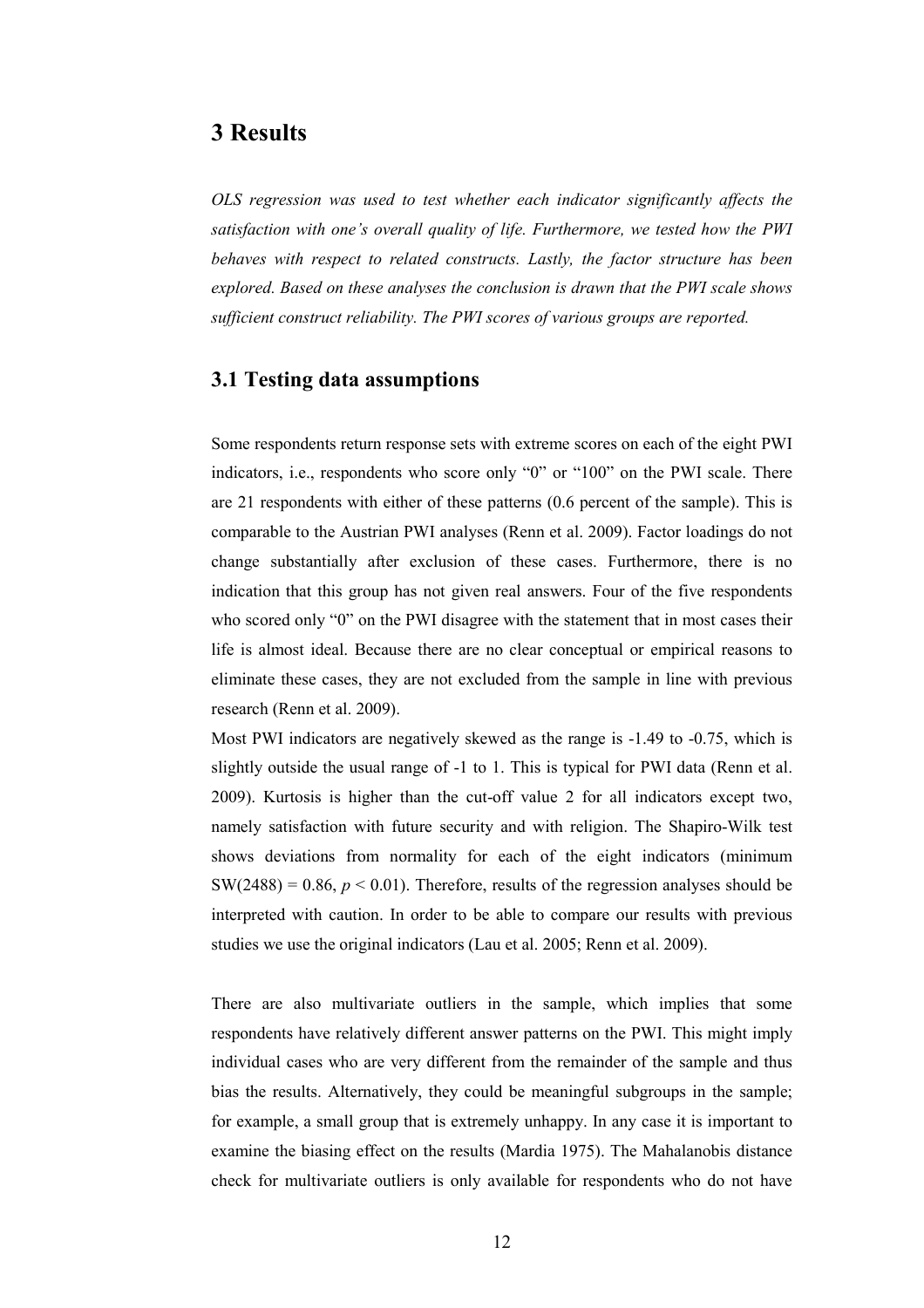missing values (N=2488). It uses correlations in the dataset to check how different each observation is from the others. There are 129 outliers ( $D^2(8) > 26.13$ ,  $p <$ 0.001), which is 2.2 percent of the total sample. The average PWI score for the remaining respondents is 73.97 (SD = 10.44,  $N = 2359$ ), which is slightly higher than the score with outliers. In the OLS regression analyses without these outliers satisfaction with safety feelings does not contribute to satisfaction with quality of life, the other indicators including religion have a positive effect. However, the effect of religion is very small ( $\beta$  = 0.04,  $p$  < 0.01). The analysis of the full sample described in section 3.2 does not show effects of religion, which is in line with previous research. Therefore, we assume that the outliers represent a meaningful subgroup in the sample and should not be excluded.

# **3.2 Regression analyses**

OLS regression is used to test whether each of the eight indicators significantly affects the satisfaction with one's overall quality of life (PWI1). Two indicators are not significantly related to overall quality of life. Satisfaction with religion and safety are not related to overall quality of life. Satisfaction with standard of life is related most to overall quality of life ( $\beta$  = 0.36, *p* < 0.01) followed by satisfaction with personal relationships ( $\beta$  = 0.20, *p* < 0.01), achievements in life ( $\beta$  = 0.19, *p* < 0.01) and health  $(\beta = 0.14, p < 0.01)$ . These four domains seem to be the most important for explaining the wellbeing of Dutch citizens. Details are presented in Table 1. The Variance Inflation Factor ranges from 1.16 to 2.25, which is well below the threshold of 10 and shows there is no multicollinearity between the eight domain indicators. This indicates there is no large overlap between indicators and all can be included in the regression analysis. The explained variance on overall quality of life is 66 percent. Correlations between the domain indicators including overall quality of life range from 0.28 to 0.73, which is a larger range than the 0.39 to 0.67 from Lau et al. (2005) and 0.31 to 0.62 from Renn et al. (2009). Pairwise deletion is used, because of the high percentage of missing values on satisfaction with religion due to respondents who are not religious. The model is also estimated using listwise deletion (i.e., all cases with at least one missing value on the PWI are excluded) (Table 2). However, results are similar and therefore not discussed in detail.

Furthermore, the contribution of each indicator is examined separately by a series of hierarchical regressions. In step 1 seven indicators are included while the remaining indicator is included in step 2. This is done eight times. Two indicators do not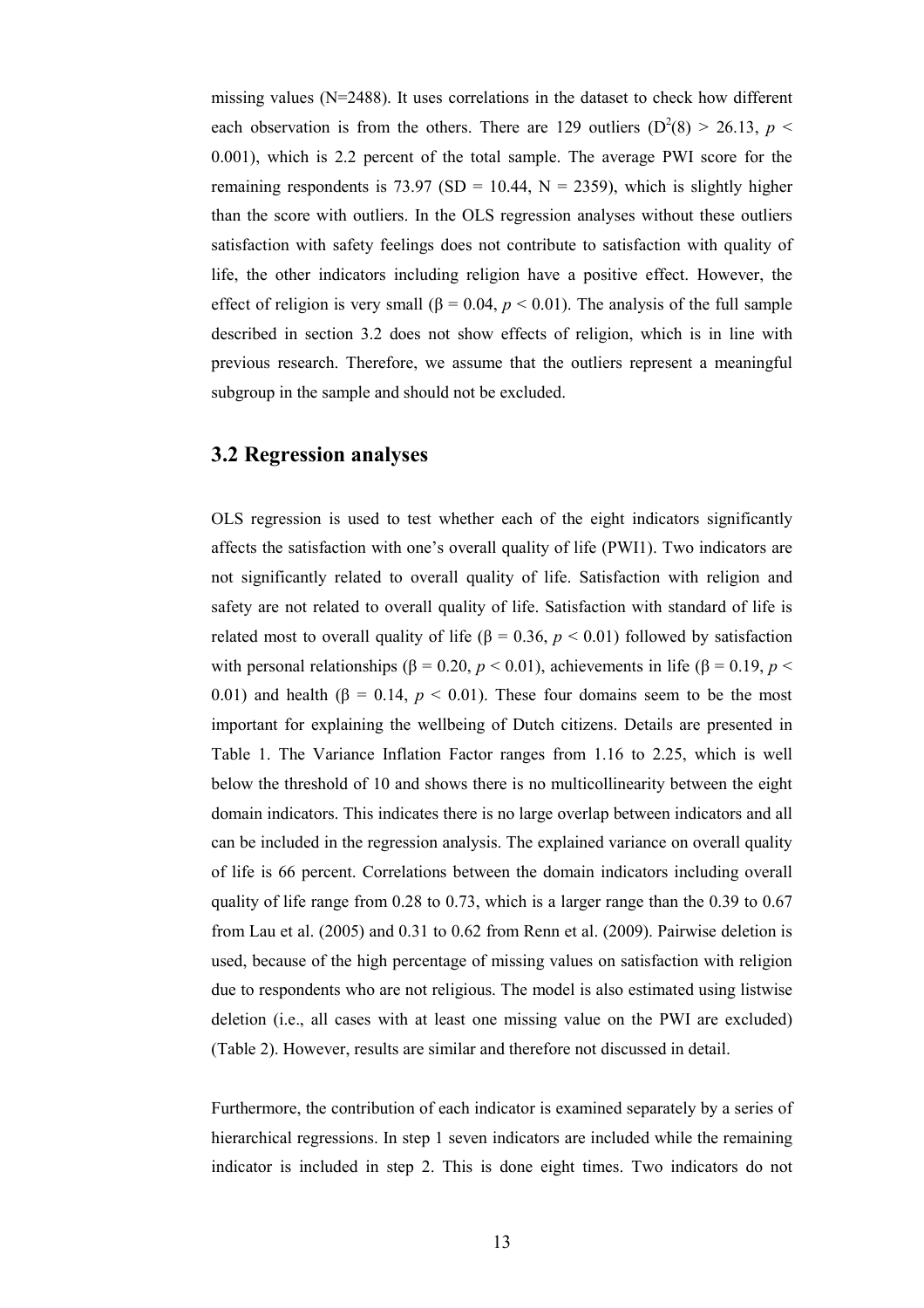contribute significantly to the explained variance of overall quality of life ( $p < 0.05$ ). This is "satisfaction with safety" and "satisfaction with religion". This is in line with results from Australia, where religion and safety do not contribute uniquely either (IWbG 2006). Religion is the newest indicator of the PWI. When it was added it caused much discussion on the wordings of the question and it is the only indicator with an additional answer option stating "Not applicable". This indicator turned out to be problematic in the pretest of the Dutch version of the PWI as well (appendix B). Thus, when the other PWI indicators are controlled for, this indicator does not contribute unique variance to explaining overall quality of life. In addition, two indicators contribute less than 0.00 to the explained variance. Although significant, it can be argued that this is not a relevant contribution. These are: future security and community connectedness.

|                      |     |          | 3       |         | 5       | 6   |        | 8      | 9   | B   | β        |     |
|----------------------|-----|----------|---------|---------|---------|-----|--------|--------|-----|-----|----------|-----|
| PWI1 overall quality |     |          |         |         |         |     |        |        |     |     |          |     |
| PWI2 living standard | .73 |          |         |         |         |     |        |        |     | .33 | $.36**$  | .15 |
| PWI3 health          | .56 | .51      |         |         |         |     |        |        |     | .11 | $.14***$ | .03 |
| PWI4 achievements    | .68 | .66      | .52     |         |         |     |        |        |     | .16 | $.19**$  | .04 |
| PWI5 relationships   | .61 | .52      | .42     | .57     |         |     |        |        |     | .17 | $.20**$  | .07 |
| PWI6 safety          | .39 | .38      | .37     | .37     | .34     |     |        |        |     | .02 | .00      | .00 |
| PWI7 community       | .54 | .52      | .41     | .51     | .47     | .49 |        |        |     | .06 | $.07***$ | .00 |
| PWI8 security        | .56 | .56      | .48     | .55     | .43     | .47 | .59    |        |     | .05 | $.06**$  | .00 |
| PWI9 religion        | .28 | .27      | .23     | .26     | .25     | .27 | .30    | .30    |     | .01 | .02      | .00 |
| Adj. $R^2$           |     |          |         |         |         |     |        |        |     |     | 0.66     |     |
| $R^2$ change         |     | $.06***$ | $.01**$ | $.02**$ | $.02**$ | .00 | $.00*$ | $.00*$ | .00 |     |          |     |

**3.2.1 Correlations and results of OLS regressions (pairwise deletion)**  -----------------------------------------------------------------------------------------------------------------------------------------------------------------------------------------

Note. All correlations are significant, \* *p* < 0.05, \*\* *p* < 0.01. -----------------------------------------------------------------------------------------------------------------------------------------------------------------------------------------

### **3.2.2 Correlations and results of OLS regressions (N=2486)(listwise deletion)**

|                      |     | $\mathcal{P}$ | 3        | 4       | 5       | 6   |         | 8       | 9      | B      | ß        | Part $r^2$       |
|----------------------|-----|---------------|----------|---------|---------|-----|---------|---------|--------|--------|----------|------------------|
| PWI1 overall quality |     |               |          |         |         |     |         |         |        |        |          |                  |
| PWI2 living standard | .75 |               |          |         |         |     |         |         |        | .36    | $.38**$  | .17              |
| PWI3 health          | .58 | .53           |          |         |         |     |         |         |        | .11    | $.14***$ | .03              |
| PWI4 achievements    | .69 | .67           | .55      |         |         |     |         |         |        | .16    | $.17***$ | .04              |
| PWI5 relationships   | .63 | .55           | .45      | .61     |         |     |         |         |        | .16    | $.19**$  | .06              |
| PWI6 safety          | .40 | .39           | .41      | .38     | .36     |     |         |         |        | $-.00$ | $-.00$   | $-.00$           |
| PWI7 community       | .56 | .55           | .43      | .54     | .50     | .51 |         |         |        | .07    | $.07***$ | .01              |
| PWI8 security        | .56 | .58           | .50      | .56     | .44     | .48 | .61     |         |        | .04    | $.05***$ | .00 <sub>1</sub> |
| PWI9 religion        | .29 | .28           | .24      | .26     | 25      | .27 | .31     | .31     |        | .02    | $.03*$   | .00.             |
| Adj. $R^2$           |     |               |          |         |         |     |         |         |        |        | 0.67     |                  |
| $R^2$ change         | ۰   | $.07**$       | $.01***$ | $.01**$ | $.02**$ | .00 | $.00**$ | $.00**$ | $.00*$ |        |          |                  |

Note. All correlations are significant, \* *p* < 0.05, \*\* *p* < 0.01.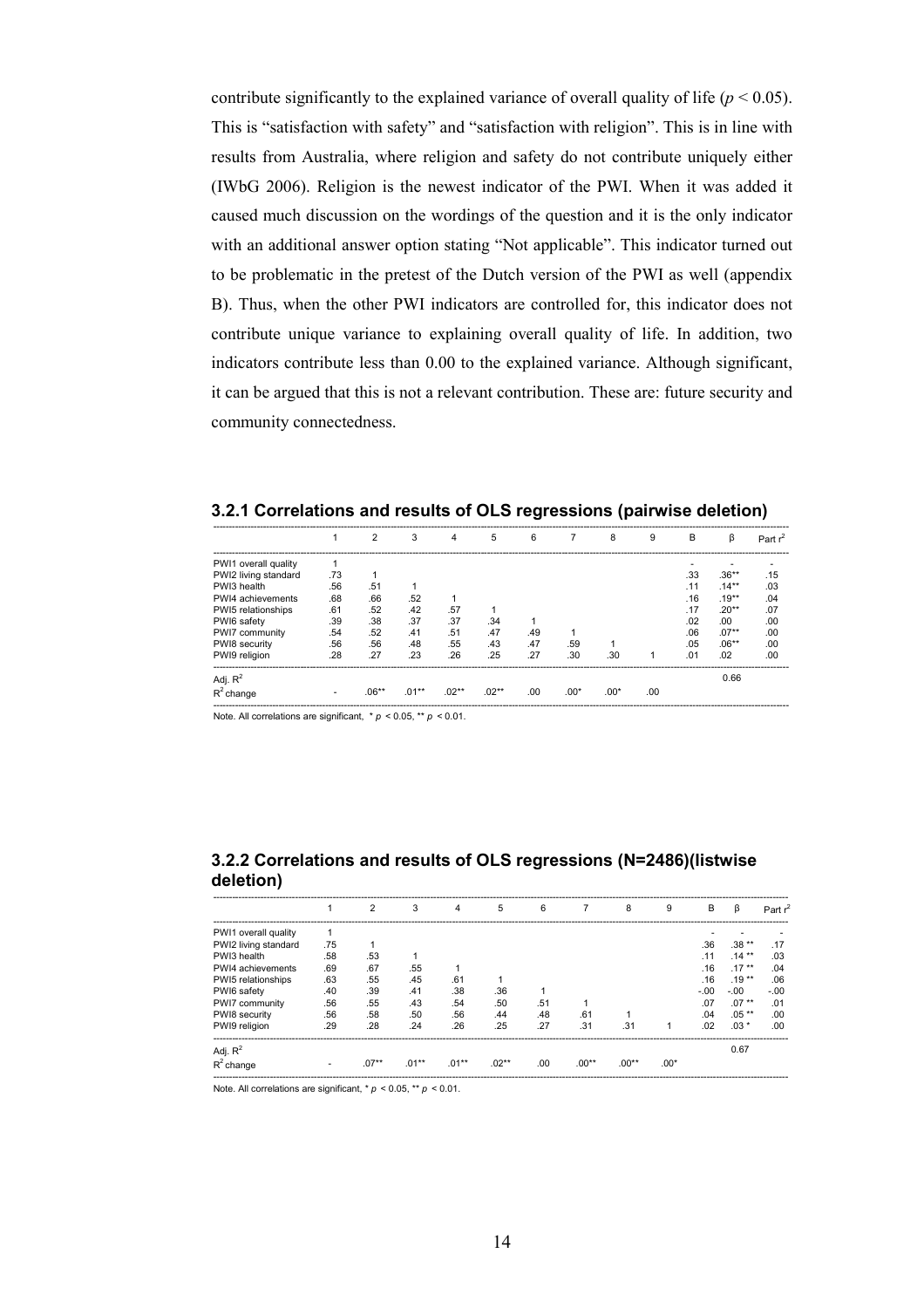### **3.3 Nomological validity**

Nomological validity refers to how the PWI behaves with respect to related constructs. That is, the extent to which it behaves as it should. As wellbeing is part of a nomological net or system of constructs and relationships, the PWI should correlate with alternative wellbeing measures. In addition, the domain indicators should correlate highly with other measures tapping into the same domain. If this is the case, we can be confident that the PWI does in fact measure what it is supposed to measure.

Another well-known subjective multi-item wellbeing scale is the Satisfaction With Life Scale (SWLS) developed by Diener et al. (1985), which consists of five items measuring global life satisfaction. Whereas the PWI uses a numerical 11-point response scale ranging from 0 to 10, the SWLS has a verbal 7-point response scale range from "Strongly disagree" to "Strongly agree". This discrepancy in response scales may attribute to a lower correlation than if the same response scales had been applied, due to differences in interpretations by the respondents. However, this scale was used as it was before by Renn et al. (2009) to validate the PWI. Several indicators of the scale correspond to PWI indicators. For example, "So far, I have achieved the most important things in my life" is significantly correlated with satisfaction with achievement in life ( $r = 0.50$ ,  $p < 0.01$ ). Further, the item "My living conditions are excellent" is significantly correlated with satisfaction with standard of life  $(r = 0.50, p < 0.01)$ . The PWI scale as a whole correlates significantly with the SWLS ( $r = 0.56$ ). However, this correlation is lower than the 0.79 that Renn et al. (2009) report for Austria. In addition, the PWI scale (i.e., PWI2-PWI9) correlates more strongly with the quality of life as a whole (i.e., PWI1)  $(r = 0.75, p \le 0.01)$  than the SWLS scale  $(r = 0.55, p \le 0.01)$ .

Several other items from the Survey on Perceptions were also related to the PWI indicators based on the domain on which they focus. Perceived health, a five-point scale ranging from "Very bad" to "Very good", and suffering from long-term diseases, a Yes/ No question, are significantly related to satisfaction with health (*r* = 0.67,  $p < 0.01$ ;  $r = 0.46$ ,  $p < 0.01$ ). Lastly, frequency of church attendance, a fivepoint scale ranging from "Rarely or never" to "Once a week or more", is significantly related to satisfaction with religion ( $r = 0.41$ ,  $p \le 0.01$ ). Each correlation is in the expected direction. As expected, all correlations mentioned are higher than correlations of the respective item with any of the other PWI indicators.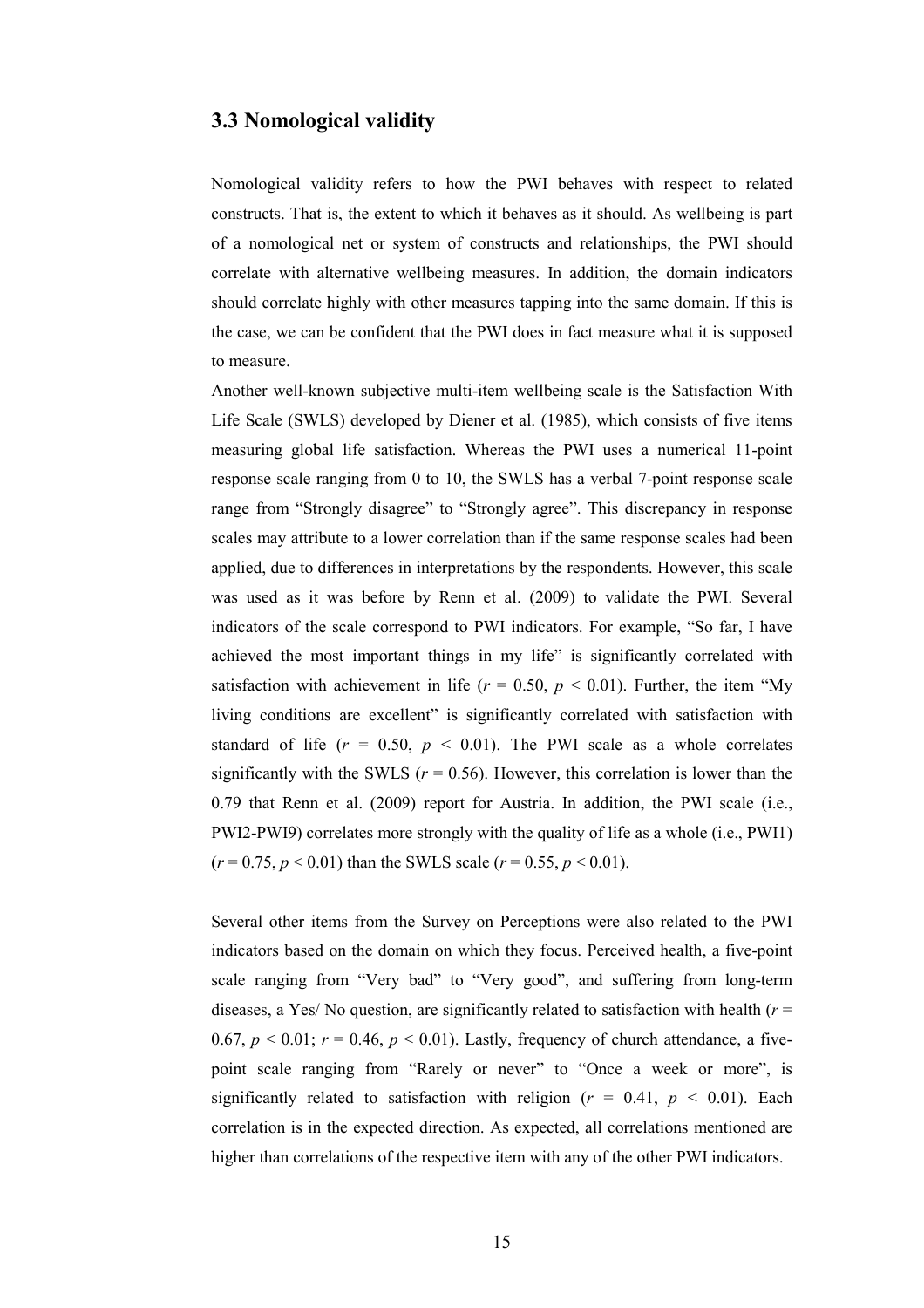Several alternative dependent variables are tested in the regression analyses using the eight PWI indicators as predictors. Each dependent variable is related to personal wellbeing according to previous research (Renn et al. 2009; Diener et al. 1999). The first is "How often did you feel happy [in the last four weeks]?" with response options ranging from "Never" to "All the time" on a six-point scale. As with the SWLS, the number of response options differs, which could deflate correlations. Three PWI indicators do not have a significant relation with this dependent variable, namely: feelings of safety, connectedness to the community, and religion. This could be because these domains do not affect situational fluctuations of happiness, but do affect the individual's wellbeing baseline.

# **3.4 Factor analysis**

The PWI indicators meet the criteria for exploratory factor analysis (Kaiser-Meyer-Olkin = 0.90; Bartlett's Test of Sphericity  $\chi^2(28) = 8086.17$ ;  $p < 0.01$ ). The Kaiser-Meyer-Olkin test checks whether partial correlations among indicators are small, high values indicate that factor analysis is appropriate. The Bartlett's Test checks the hypothesis that the variables in the population correlation matrix are uncorrelated. A significant result rejects this hypothesis. These tests suggest that the eight domain indicators can be combined into one construct instead of eight independent measures.

Principal Components Analysis (PCA) was conducted using Varimax rotation to explore the factor structure of the PWI. The eight domain indicators form one factor. Factor loadings range from 0.45 for satisfaction with religion to 0.81 for satisfaction with standard of living and achievement in life. Factor loadings above 0.40 are relevant and can be included in the scale (Hair et al. 1998). The explained variance of the indicators on the factor is 53 percent. Table 3 shows the results of the factor analysis.

Cronbach's alpha is 0.86, which is above the 0.70 threshold. Therefore, the PWI scale shows sufficient construct reliability (Hair et al. 1998). If satisfaction with religion were to be excluded alpha would increase. Since alpha is sufficient, all indicators are included. Table 4 shows the mean and standard deviation of each indicator.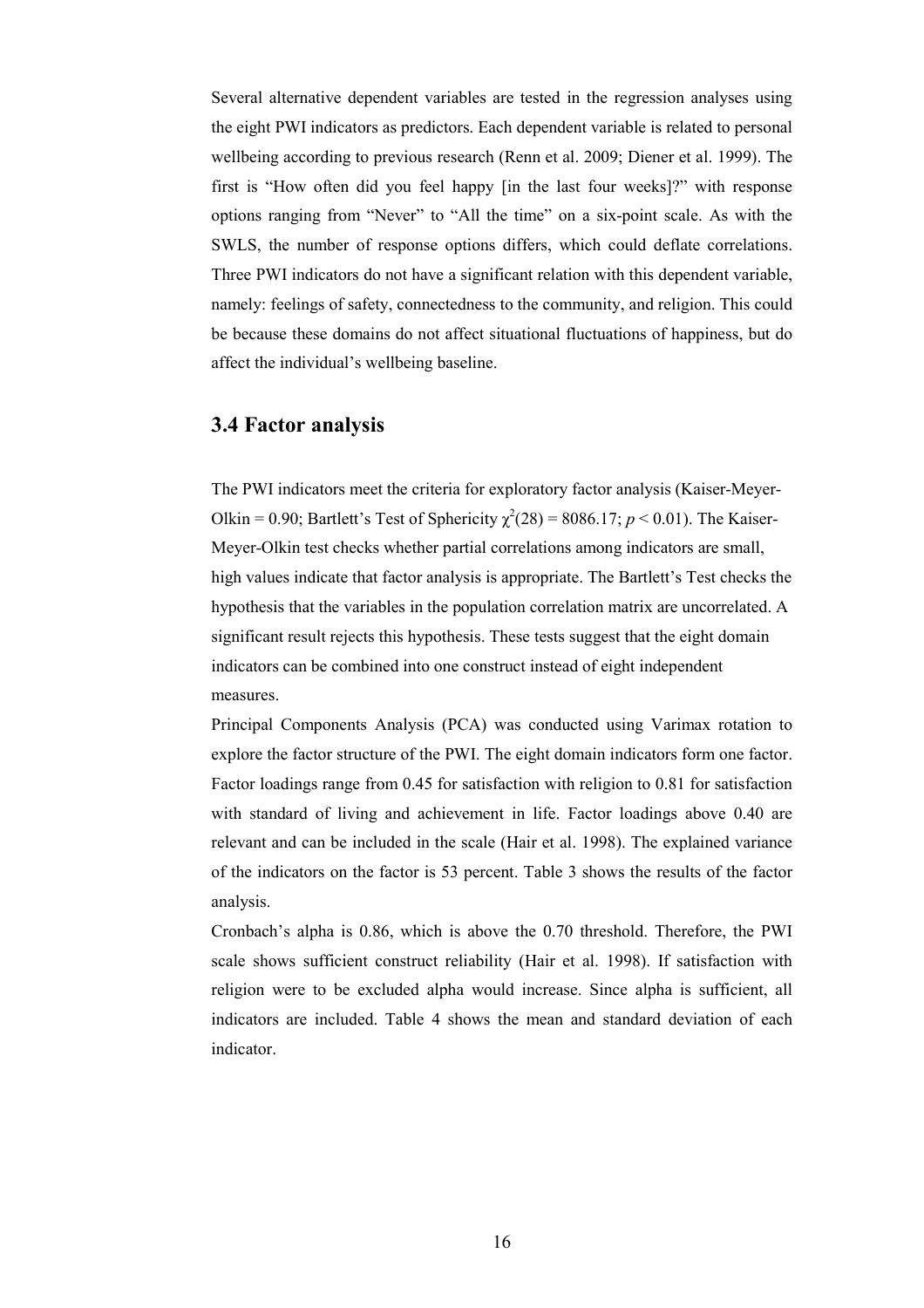### **3.4.1 Factor analysis**

| Indicator                        | Factor loading | Communality |
|----------------------------------|----------------|-------------|
| PWI2 living standard             | 0.81           | 0.65        |
| PWI3 health                      | 0.72           | 0.52        |
| PWI4 achievements                | 0.81           | 0.66        |
| PWI5 relationships               | 0.73           | 0.53        |
| PWI6 safety                      | 0.65           | 0.42        |
| PWI7 community                   | 0.78           | 0.61        |
| <b>PWI8</b> security             | 0.79           | 0.62        |
| PWI9 religion                    | 0.45           | 0.20        |
| % explained variance component 1 | 53             |             |

----------------------------------------------------------------------------------------------

Note. PCA with Varimax rotation.

### **3.4.2 Descriptives**

| Unweighted Mean (SD) | Weighted Mean (SD) | N(% )         |
|----------------------|--------------------|---------------|
|                      |                    | 3400 (99.94)  |
| 75.53 (15.31)        | 75.11 (15.69)      | 3395 (99.79)  |
| 74.09 (17.81)        | 73.96 (18.02)      | 3397 (99.85)  |
| 74.09 (16.11)        | 73.77 (16.41)      | 3388 (99.59)  |
| 78.53 (16.57)        | 78.14 (16.92)      | 3395 (99.79)  |
| 72.13 (17.14)        | 72.20 (17.21)      | 3400 (99.94)  |
| 71.58 (15.49)        | 71.22 (15.71)      | 3389 (99.62)  |
| 67.80 (17.76)        | 67.62 (17.96)      | 3373 (99.15)  |
| 69.75 (21.48)        | 70.20 (21.52)      | 2521 (74.10)  |
|                      | 76.19 (14.16)      | 75.94 (14.44) |

### **3.5 PWI scores**

The overall PWI score is weighted to correct for sample selectivity with regard to background characteristics. This ensures representative findings for the Dutch population. The average PWI score is  $72.98$  (SD = 11.98), which is within the normative range of 70 to 80 for Western countries.

When various groups are compared based on gender, age, ethnicity, education level, marital status and perceived health the PWI scores are ranked as expected based on previous happiness research (Gringhuis and Israëls 1999; Veenhoven 2008; Vaughan et al. 1985; Witter et al. 1984) (Table 5). That is, young people score higher on wellbeing than old people, native Dutch people score higher than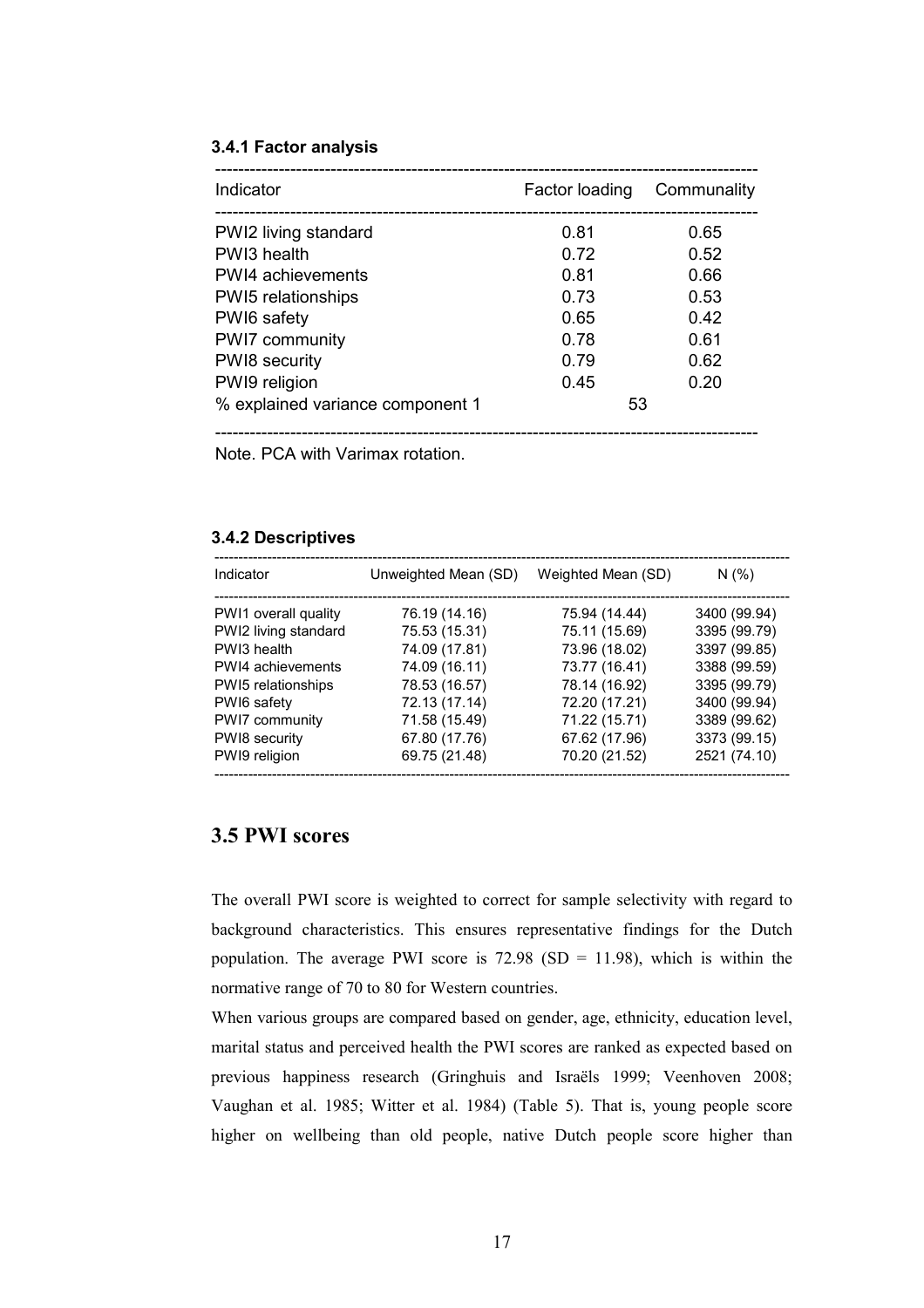immigrants, higher educated score higher than lower educated people, and healthy people score higher than people in poor health.

|                                           | PWI (SD)      |
|-------------------------------------------|---------------|
|                                           |               |
| Gender<br>Male                            | 72.61 (12.02) |
| Female                                    | 73.35 (11.93) |
|                                           |               |
| Age                                       |               |
| 18-24                                     | 74.20 (9.48)  |
| 25-44                                     | 74.17 (11.66) |
| 45-64                                     | 72.25 (12.58) |
| 65 and older                              | 71.53 (12.27) |
| <b>Ethnicity</b>                          |               |
| Dutch                                     | 73.34 (11.45) |
| Western immigrant                         | 72.76 (11.78) |
| Non-western immigrant                     | 70.42 (15.45) |
| <b>Education level</b>                    |               |
| Tertiary II (university master, doctor)   | 77.49 (10.83) |
| Tertiary I (hbo, university bachelor)     | 75.37 (10.22) |
| Secondary (havo, vwo, mbo 2-4)            | 73.81 (10.49) |
| Lower secondary (vmbo, mbo1, mavo onderb) | 71.30 (11.91) |
| Primary (primary education)               | 69.39 (14.11) |
| <b>Marital status</b>                     |               |
| Married                                   | 74.06 (11.36) |
| <b>Divorced</b>                           | 69.19 (14.09) |
| Widowed                                   | 70.10 (13.72) |
| Unmarried                                 | 72.70 (11.60) |
| <b>Health</b>                             |               |
| Very good                                 | 78.88 (9.64)  |
| Good                                      | 73.59 (10.55) |
| Mediocre                                  | 66.23 (11.70) |
| <b>Bad</b>                                | 58.19 (14.53) |
| Very bad (N=13)                           | 46.86 (23.23) |

# **3.5.1 Ranking of groups on average weighted PWI scores**

Note. Minimum sample size is 100 unless indicated otherwise.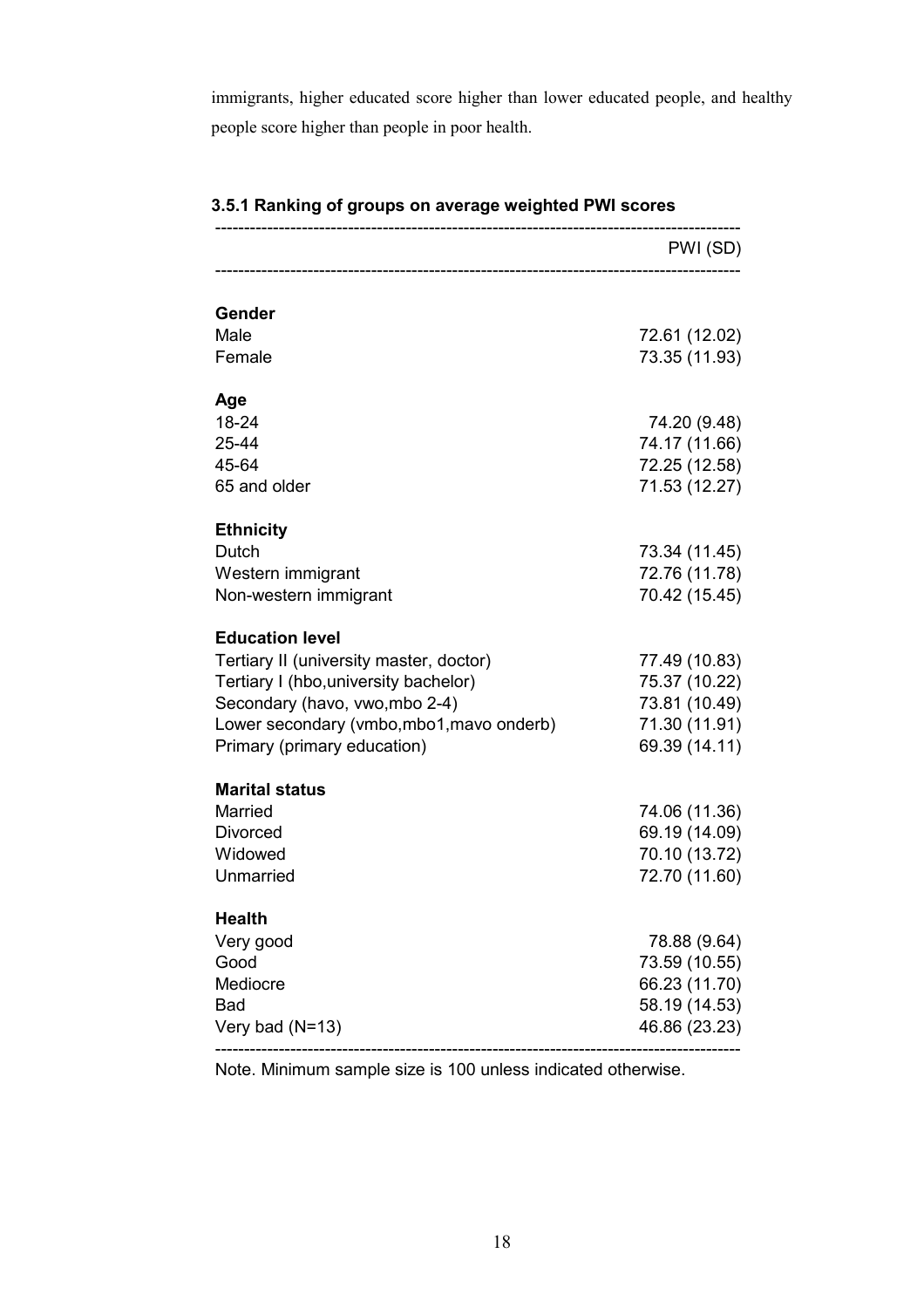# **4 Reflection and conclusions**

The purpose of this report is to show whether the PWI is a valid construct. Six of the eight indicators are significantly related to the overall quality of life. Satisfaction with religion is not related and is slightly different because of the "Not applicable" answer option and the fact that many Dutch people are not religious, rendering the item irrelevant. In addition, satisfaction with feelings of safety is not related either. However, the internal consistency and factor structure show that these indicators do not need to be excluded from the scale. That is, all indicators load onto one overall factor and the construct validity is sufficient. Further, because of the high explained variance of the overall quality of life (66 percent) we are confident that the eight domains represent quality of life perceptions adequately. This explained variance is also comparable to the explained variance that is reported in previous literature, namely 65 percent compared to 68 percent (Fugl-Meyer, Braenholm, and Fugl-Meyer 1991). This implies that the original PWI can be applied to the Netherlands. We find that the first four indicators, namely satisfaction with living standard, achievements in life, health, and personal relationships are the most important indicators of the PWI in the Netherlands. The four indicators represent the items that coincide with our own framework of dimensions of the quality of life. The finding that the remaining four PWI indicators contribute less may be due to the difficulty respondents seem to have with answering these questions instead of the limited importance of the domains (see appendix B). For example, respondents were unsure as to what community and the future refer to and the "Not applicable" option had to be included for religion to enable respondents without religious denomination to answer the question. The PWI can be used if the goal of a study is to explain differences between people in wellbeing. That is, the information about domain satisfaction can be used to target unhappy people in a specific way in order to improve their wellbeing.

We believe that the conceptual basis of the PWI can be used to design a multidimensional index for wellbeing that meets our own framework. The four PWI items that coincide with the dimensions of our framework could be part of this. For the other items that are not included in the PWI, appropriate semi-abstract items will have to be conceptualised. We would prefer a multi-dimensional index that meets the dimensions in our own framework to the PWI, since this corresponds with the recommendations of the Stiglitz-report.

19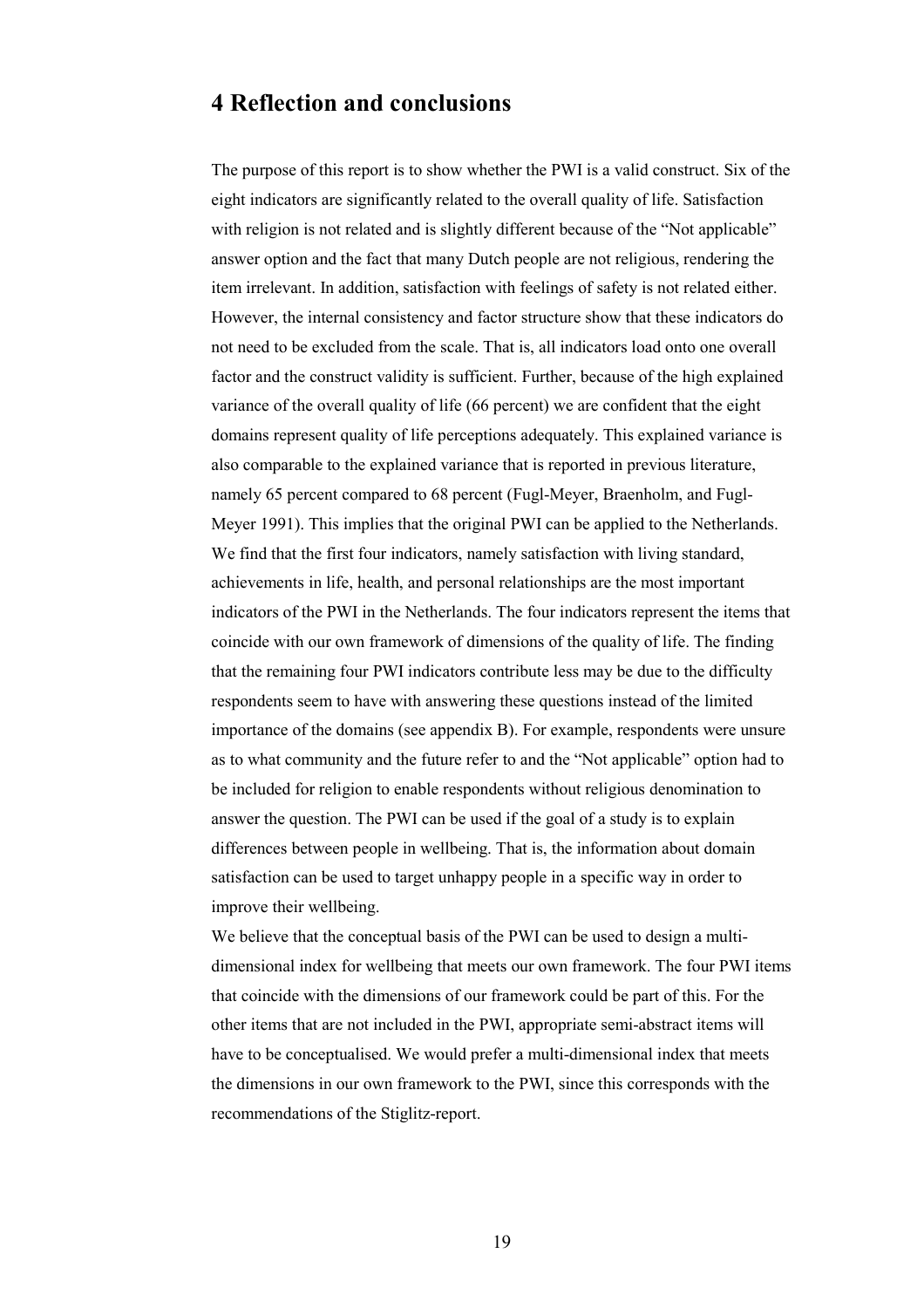# **References**

Cummins, R. A. (1995), "On the Trail of the Gold Standard for Subjective Well-Being", *Social Indicators Research*, 35 (2), 179-200.

Cummins, R. A. (2009), "Subjective Wellbeing, Homeostatically Protected Mood and Depression: A Synthesis", *Journal of Happiness Studies*, 11, 1–17.

Cummins, R.A., M. P. McCabe, Y. Romeo, S. Reid, and L. Waters (1997), "An Initial Evaluation of the Comprehensive Quality of Life Scale—Intellectual Disability", *International Journal of Disability, Development and Education*, 44 (1), 7-19.

Cuppen, M., Laan, P. van der, Nunspeet, W. van (2011), "Re-engineering Dutch social surveys: From single-purpose surveys to an integrated design", paper for the 58th ISI Congress (<http://isi2011.congressplanner.eu/pdfs/450015.pdf>)

Diener, E., R. E. Emmons, R. J. Larsen, and S. Griffin (1985), "The Satisfaction With Life Scale", *Journal of Personality Assessment*, 49 (1), 71-75.

Diener, E., E. M. Suh, R. E. Lucas, H. L. Smith (1999), "Subjective Well-Being: Three Decades of Progress", *Psychological Bulletin*, 125 (2), 276-302.

Fugl-Meyer, A. R., I. B. Braenholm, and K. S. Fugl-Meyer (1991). "Happiness and domain-specific life satisfaction in adult northern Swedes", *Clinical Rehabilitation* 5, 25-33.

Gringhuis, G. and A. Israëls (1999), "Analyzing well-being in relation to characteristics in the population*"*, The Hague: Statistics Netherlands.

Gullone, E. and R. A. Cummins (1999), "The Comprehensive Quality of Life Scale: A Psychometric Evaluation with an Adolescent Sample", *Behaviour Change*, 16 (2), 127-139.

Hair, J. F., Jr., Anderson, R. E., Tatham, R. L., and Black, W. C. (1998), "Multivariate data analysis with readings*"*, (5th ed.). Englewood Cliffs, NJ: Prentice-Hall.

International Wellbeing Group (IWbG)(2006), "Personal Wellbeing Index – Adult, Manual 4th Edition", Melbourne: Australian Centre on Quality of Life, Deakin University

([http://www.deakin.edu.au/research/acqol/instruments/wellbeing\\_index.htm\)](http://www.deakin.edu.au/research/acqol/instruments/wellbeing_index.htm)

Janssen, B. (2010), "Web data collection for Household Survey at Statistics Netherlands", The Hague/Heerlen: Statistics Netherlands, Internal document.

Lau, A. L. D., R. A. Cummins, and W. McPherson (2005), "An Investigation into the Cross-Cultural Equivalence of the Personal Wellbeing Index", *Social Indicator Research*, 72, 403-430.

Mardia, K. V. (1975), "Assessment of Multinormality and the Robustness of Hotelling's T<sup>2</sup> Test", *Journal of the Royal Statistical Society, Series C (Applied Statistics)*, 24 (2), 163-171.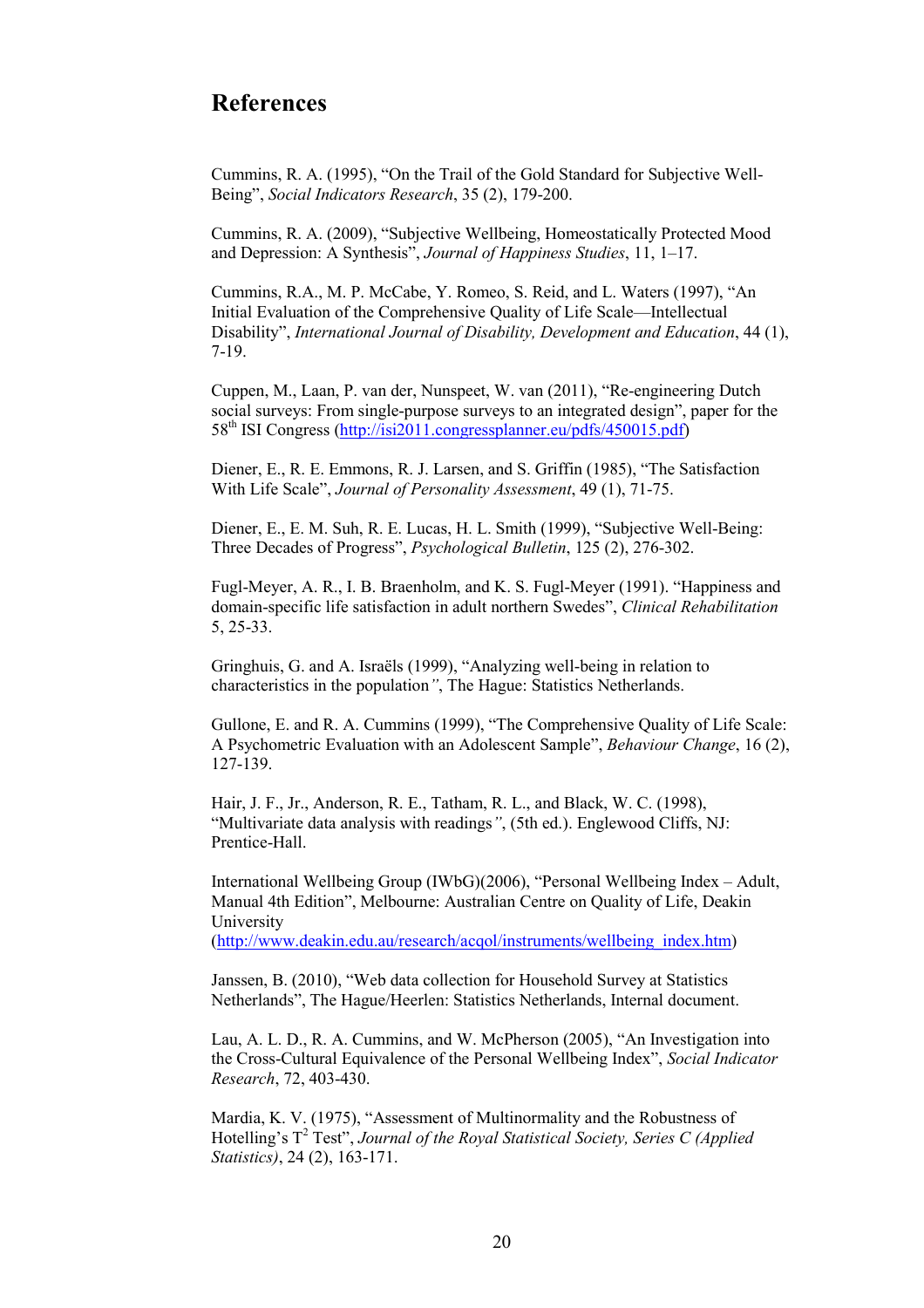Renn, D. et al. (2009), "International Well-being Index: The Austrian Version", *Social Indicators Research*, 90, 243-256.

Stiglitz, J.E., A. Sen, and J.P. Fitoussi (2009), "Report by the Commission on the Measurement of Economic Performance and Social Progress", CMEPSP. Available at: [www.stiglitz-sen-fitoussi.fr](http://www.stiglitz-sen-fitoussi.fr/).

Vaughan, D. A., J. B. Kashner, W. A. Stock, and M. Richards (1985), "A Structural Model of Well-Being: A Comparison of Ethnicity", *Social Indicators Research*, 16 (3), 315-332.

Veenhoven, R. (2008), "Sociological Theories of Subjective Well-being", in M. Eid and R. Larsen (Eds.), *The Science of Subjective Well-being: A tribute to Ed Diener*. New York: Guilford Publications, 44-61.

Wild, D., Grove, A., Martin, M., Eremenco, E.,McElroy, S., Verjee-Lorenz, A., Erikson, P. (2005), "Principles of Good Practice for the Translation and Cultural Adaptation Process for Patient-Reported Outcomes (PRO) Measures: Report of the ISPOR Task Force for Translation and Cultural Adaptation", *Value in Health,* 8 (2), 94-104

Witter, R. A., M. A. Okun, W. A. Stock, and M. J. Haring (1984), "Education and Subjective Well-Being: A Meta-Analysis", *Educational Evaluation and Policy Analysis*, 6 (2), 165-173.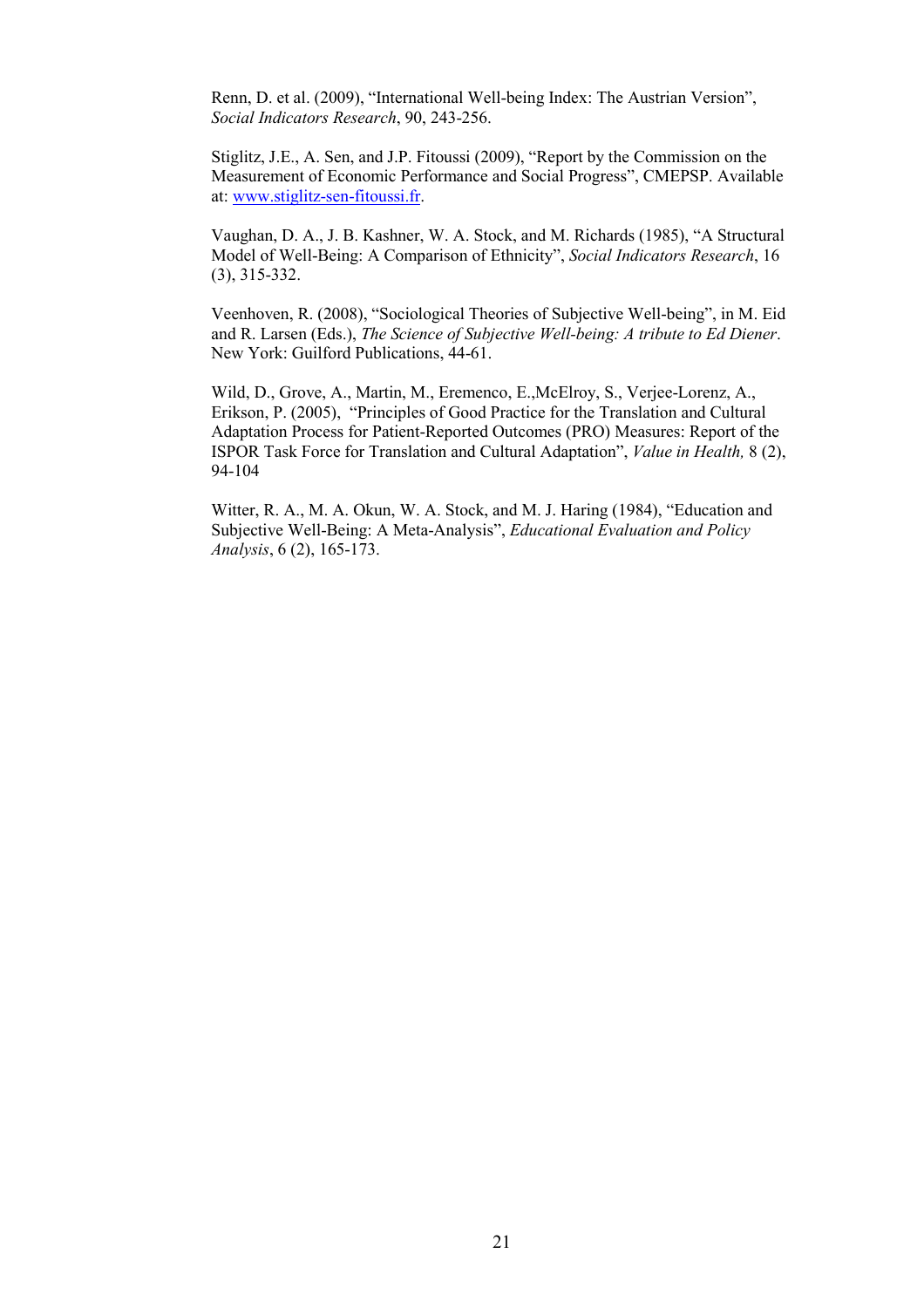# **Appendix A**

# **A new framework for Dutch key social indicators**

The set of key indicators for the life situation in the Netherlands summarises the objective and subjective indicators for both welfare and wellbeing Statistics Netherlands derives from its social surveys and registers. A first set was developed in 1999 and published on the internet for the first time in 2000 as the so-called Social Monitor. The key indicators for this first monitor were divided into fifteen life situation dimensions that have not changed since then. However, in order to meet international developments, after publication of the report of the Stiglitzcommission Statistics Netherlands decided to restructure the dimensions into a new framework based on the key QOL dimensions identified in that report:

- Material living standards (income, consumption and wealth);
- Health;
- Education;
- Personal activities including work;
- Political voice and governance;
- Social connections and relationships;
- Environment (present and future conditions);
- Insecurity, of an economic as well as a physical nature.

We adapted these dimensions slightly, including a re-ordering, as shown in table A1, to make them applicable at the micro-level and within Statistics Netherlands.

| Dimension Stiglitz report                                                                                                                                                                                                                                     | Dimension Dutch framework                                                                                                                                                                                                          |
|---------------------------------------------------------------------------------------------------------------------------------------------------------------------------------------------------------------------------------------------------------------|------------------------------------------------------------------------------------------------------------------------------------------------------------------------------------------------------------------------------------|
| Material living standards<br>Insecurity of an economic nature<br>Education<br>Health<br>Political voice and governance<br>Social connections and relationships<br>Insecurity of a physical nature<br><b>Fnvironment</b><br>Personal activities including work | Context<br>Material living standards<br>Economic risks<br>Education and profession<br>Health<br>Institutional participation and trust<br>Social cohesion and relations<br><b>Physical safety</b><br>Natural and living environment |
|                                                                                                                                                                                                                                                               |                                                                                                                                                                                                                                    |

### **A.1 Adaptation of the dimensions in the Stiglitz-report**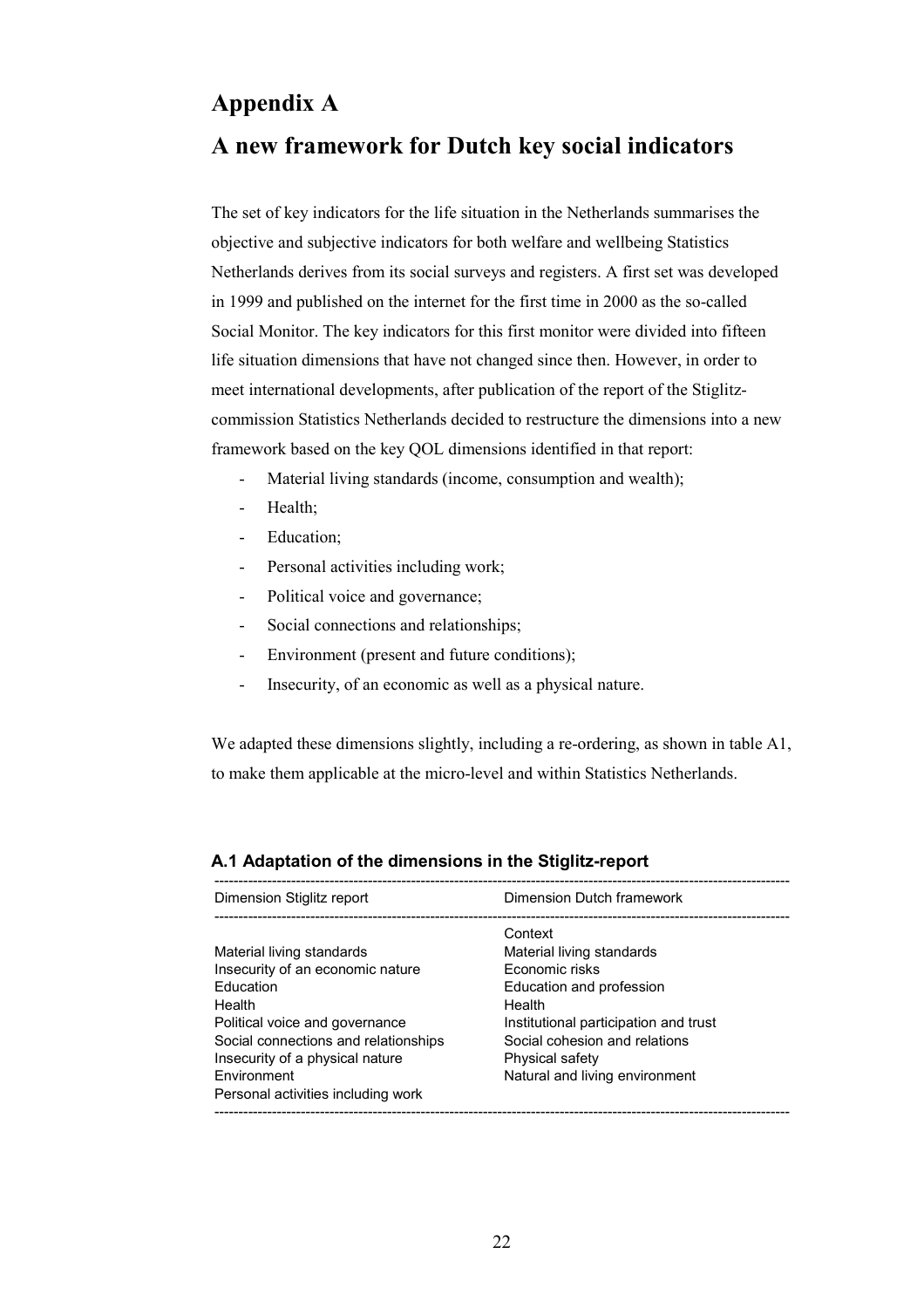Although QOL is multi-dimensional, it is useful to have some indicators at an overall level. Therefore, we added a context dimension. For example, the indicators for the overall evaluation of life expressed in terms of happiness and satisfaction with life will be assigned to this dimension.

The most important adaptation is the reassignment of the indicators relating to the dimension "Personal activities including work" to the other dimensions. After all, the personal activities dimension is the only one related to what people do, whereas all other dimensions relate to what they have and the risks involved. By assigning indicators for personal activities to other dimensions, we bring together having and doing. In line with this we expanded the dimension "education" to "education and occupation", since in the Stiglitz-report indicators for paid work are assigned to the personal activities dimension.

In the Stiglitz-report the dimensions "Political voice and governance" and "Environment" are described mainly from a macro and international comparative perspective. For application to the micro-level we changed these dimensions into "Institutional participation and trust" and "Natural environment and living environment".

Lastly, we split the insecurity dimension into two, one for economic risks and one for risks of a physical nature. This framework is the basis for the further exploration and analysis of SWB at Statistics Netherlands.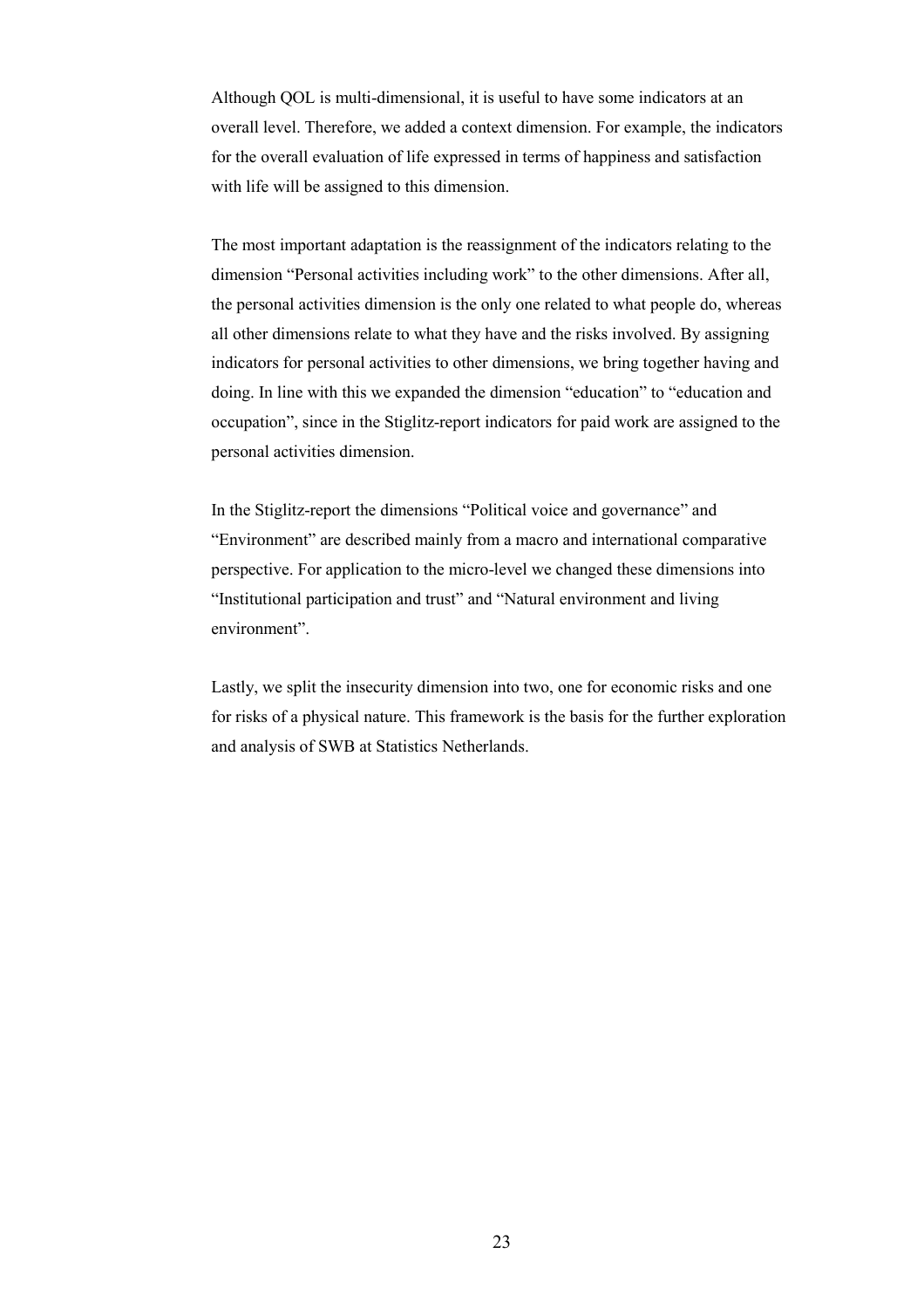# **Appendix B Translating the PWI into Dutch**

# **Introduction**

The Dutch version of the PWI used in the Survey on Perceptions was translated by Statistics Netherlands using a back-translation procedure (Wild et al. 2005). First, the PWI was translated into Dutch by a Dutch native speaker. Second, the Dutch translation was translated back into English by an English native speaker. Translating the PWI was rather difficult since it did not just involve translating the words and sentences, but also translating the concepts captured by the index. Some items are not a literal translation of the English text, but after discussions among the translators and researchers a different translation was chosen deliberately.

In order to get an idea of how well the PWI was translated and how the Dutch items would be interpreted , the Questionnaire Laboratory (Q-lab) of Statistics Netherlands executed a small pretest among fourteen respondents who work at Statistics Netherlands, but are not normally involved in household surveys or PWIlike questions. To test how the concept of the PWI was interpreted the respondents were initially asked to complete the PWI. They were encouraged not to think too long about their answers and to record their initial reaction. After completing the PWI, including the question on satisfaction with life as a whole, respondents were asked to indicate for each item whether they thought it was difficult to answer and if so to explain why. In addition, they could indicate for each of the items what they thought of when they answered. Lastly, the respondents could write down any general remarks they might have about the test, the PWI, or the questions.

# **Difficult to answer?**

None of the respondents thought the items satisfaction with life as a whole, standard of living or personal health were difficult to answer. No remarks were made for these items. For the other items several respondents made remarks. In general they remarked upon the vagueness of the concepts. "*What do you mean by 'community'*", "*I'm not sure how to interpret this, the future is always uncertain.*" The item about religiousness elicited the most remarks, twelve in total. Five respondents gave the neutral rating 5 for this item and two respondents left it blank. The remarks show that the respondents do not know how to answer the question, because they do not have a religion: "*I'm afraid that if I tick satisfied, it may be interpreted as me having a religion. Which I don't, but I do have an ideology. So the question is*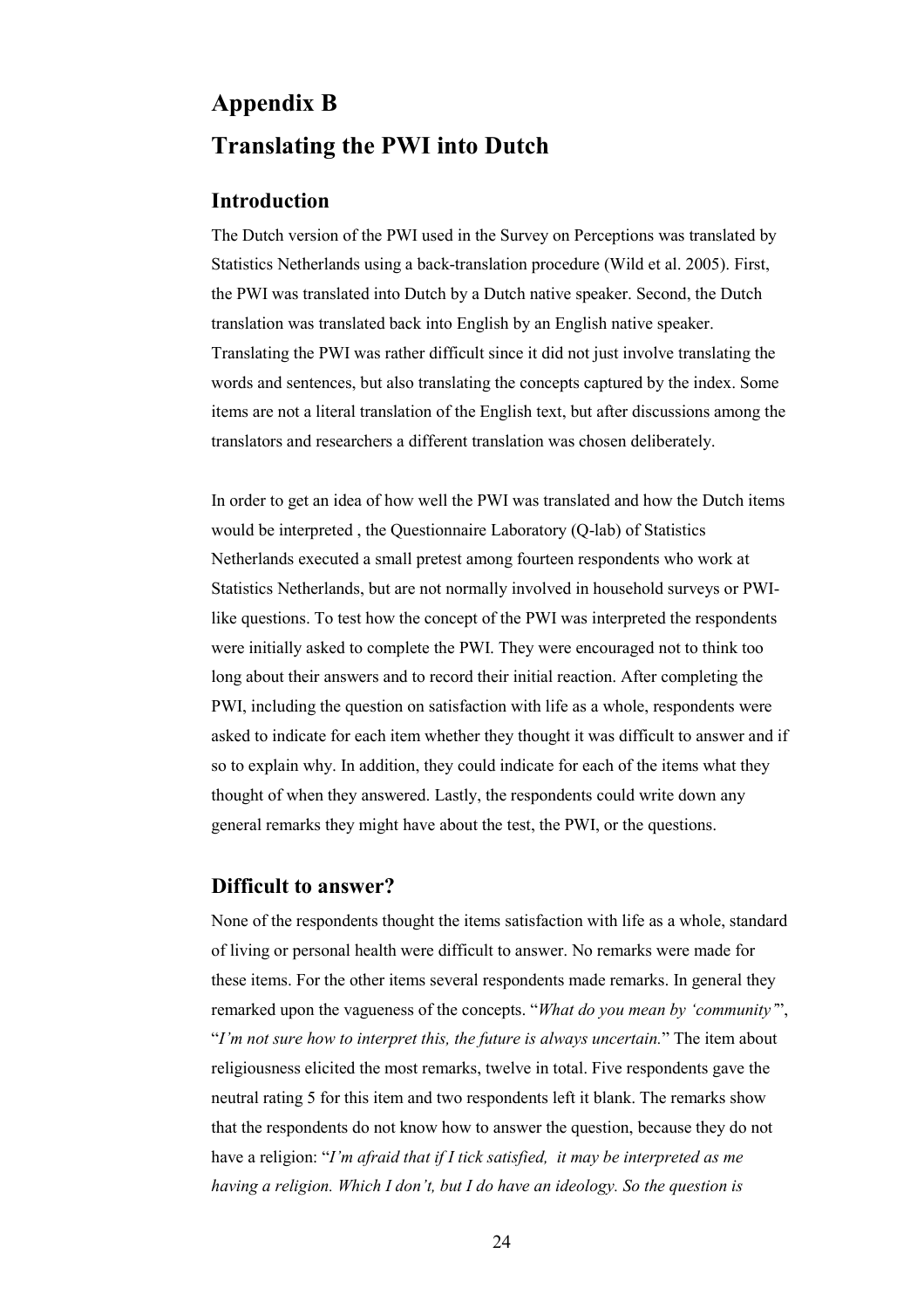*correct, but I had an awkward feeling and ticked neutral.*"; "*Is it possible to have a*  not applicable *here?*"; "*I don't have a religion or ideology.*"

# **What did you think of?**

Even though the respondents found several questions difficult to answer, they did have a clear idea what the PWI is about. The questions seem vague, but all respondents seem to record a similar vagueness.

### **Conclusions from the pretest**

From the pretest it was concluded that the translation was reliable. The items that were deliberately different from the English version were interpreted as they were intended to be in Dutch. Also, the concept was understood correctly. Apart from the item on religiousness, the PWI could be answered by the test respondents. They perceived a certain vagueness, but this did not prevent them interpreting the concept and grading their satisfaction. This is in accordance with the conceptual basis of the PWI for which a deliberately non-specific format was chosen (Cummins 2009). The item on religiousness is very problematic. In theory a person can have no religion and be very satisfied with that. Yet, as is clear from the remarks, the statement is not always interpreted in that way. In the Australian version of the PWI an "opt out" is added for persons with no spiritual or religious beliefs. It seems logical to do the same in the Dutch version.

### **Final translation**

Based on the remarks made by the test respondents, the conclusions drawn from the results and consultation of Prof. Dr. R. Cummins, some minor changes in the translation were made. Furthermore, an "opt out" was added to the response scale for the question on religion, because of the remarks of the respondents on this item.